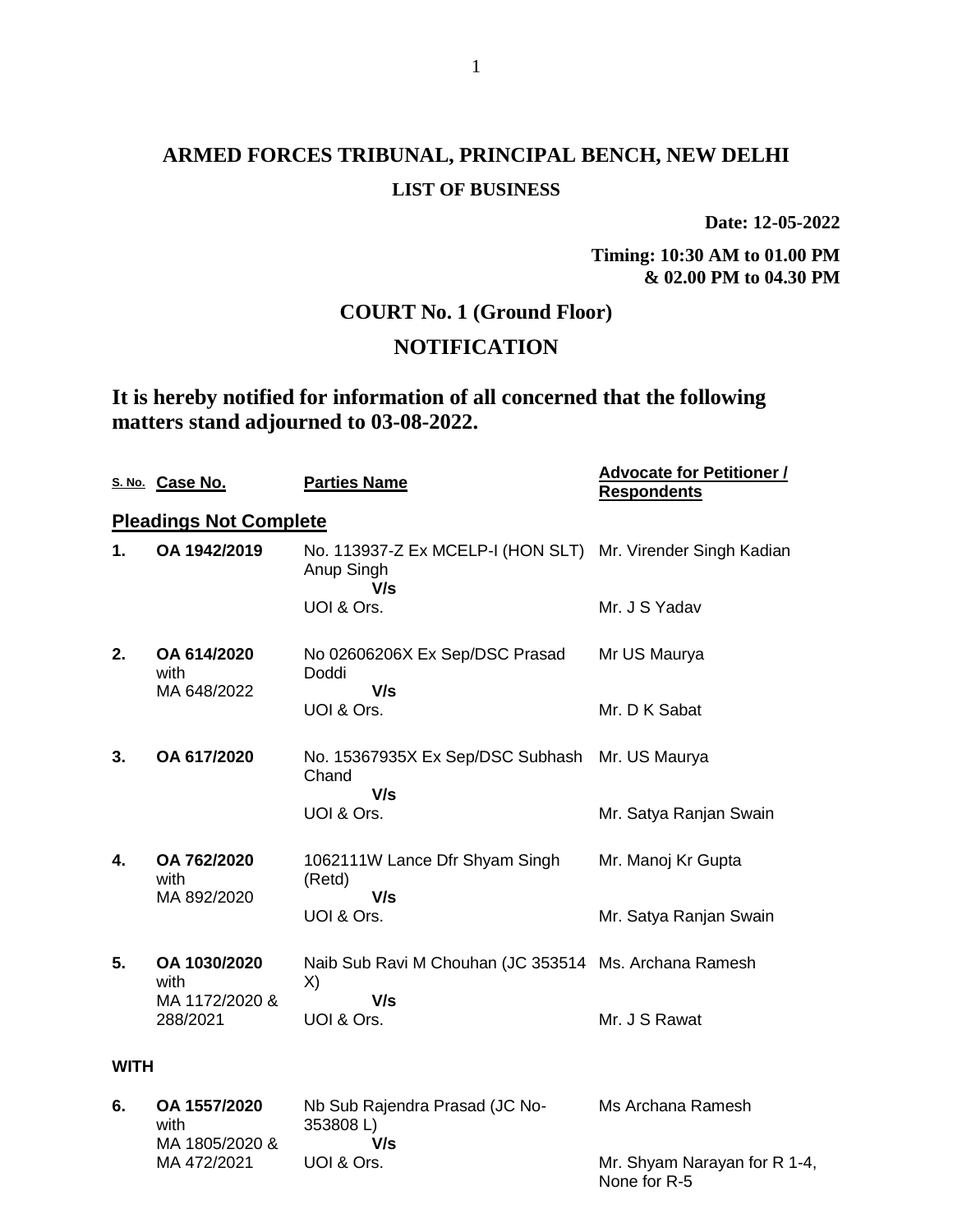Mr I S Singh & Kirtika Chhatwal

**7. OA 130/2021** (JC 303801L) Sub (AIG) Sooraj GS

|             |                                     | V/s<br>UOI & Ors.                                       | Mr Rajesh Kumar Das                             |  |
|-------------|-------------------------------------|---------------------------------------------------------|-------------------------------------------------|--|
| <b>WITH</b> |                                     |                                                         |                                                 |  |
| 8.          | OA 141/2021<br>with<br>MA 2297/2021 | (JC 302941L) Sub (AIG) Udit Prasad<br>V/s<br>UOI & Ors. | Mr I S Singh & Kirtika Chhatwal<br>Mr K K Tyagi |  |
|             | WITH                                |                                                         |                                                 |  |

| 9. | OA 255/2021  | Sub (TIFC) Shatrughan Mall (JC | Mr Indra Sen Singh /Kirtika |
|----|--------------|--------------------------------|-----------------------------|
|    | with         | 301133F)                       | Chhatwal                    |
|    | MA 2684/2021 | V/s                            |                             |
|    |              | UOI & Ors.                     | Mr Y P Singh                |

#### **WITH**

| 10. | OA 238/2021<br>with<br>MA 925/2022 | Sub Maj (TIFC) Manoj Kumar Chauhan Mr Indra Sen Singh & Ms Kirtika<br>(JC 301536 F)<br>V/s | Chhatwal                   |
|-----|------------------------------------|--------------------------------------------------------------------------------------------|----------------------------|
|     |                                    | UOI & Ors.                                                                                 | Ms Barkha Babbar           |
| 11. | OA 1810/2021                       | Gp Capt Alok Kumar Yadav (22976 G) Mr S S Pandey & Associates                              |                            |
|     |                                    | V/s<br>UOI & Ors.                                                                          | None                       |
| 12. | OA 1839/2021                       | Gp Capt S K Tiwari (22923-H)                                                               | Mr S S Pandey & Associates |
|     |                                    | V/s<br>UOI & Ors.                                                                          | None                       |
| 13. | OA 1842/2021                       | IC-55138P Lt Col Sudhir Kumar Singh<br>(Retd)<br>V/s                                       | Mr S S Pandey & Associates |
|     |                                    | UOI & Ors.                                                                                 | Mr Ashok Chaitanya         |
| 14. | OA 1876/2021                       | IC-55122K Col Anaadi Sirothia                                                              | Mr S S Pandey & Associates |
|     |                                    | V/s<br>UOI & Ors.                                                                          | Mr. Anil Gautam            |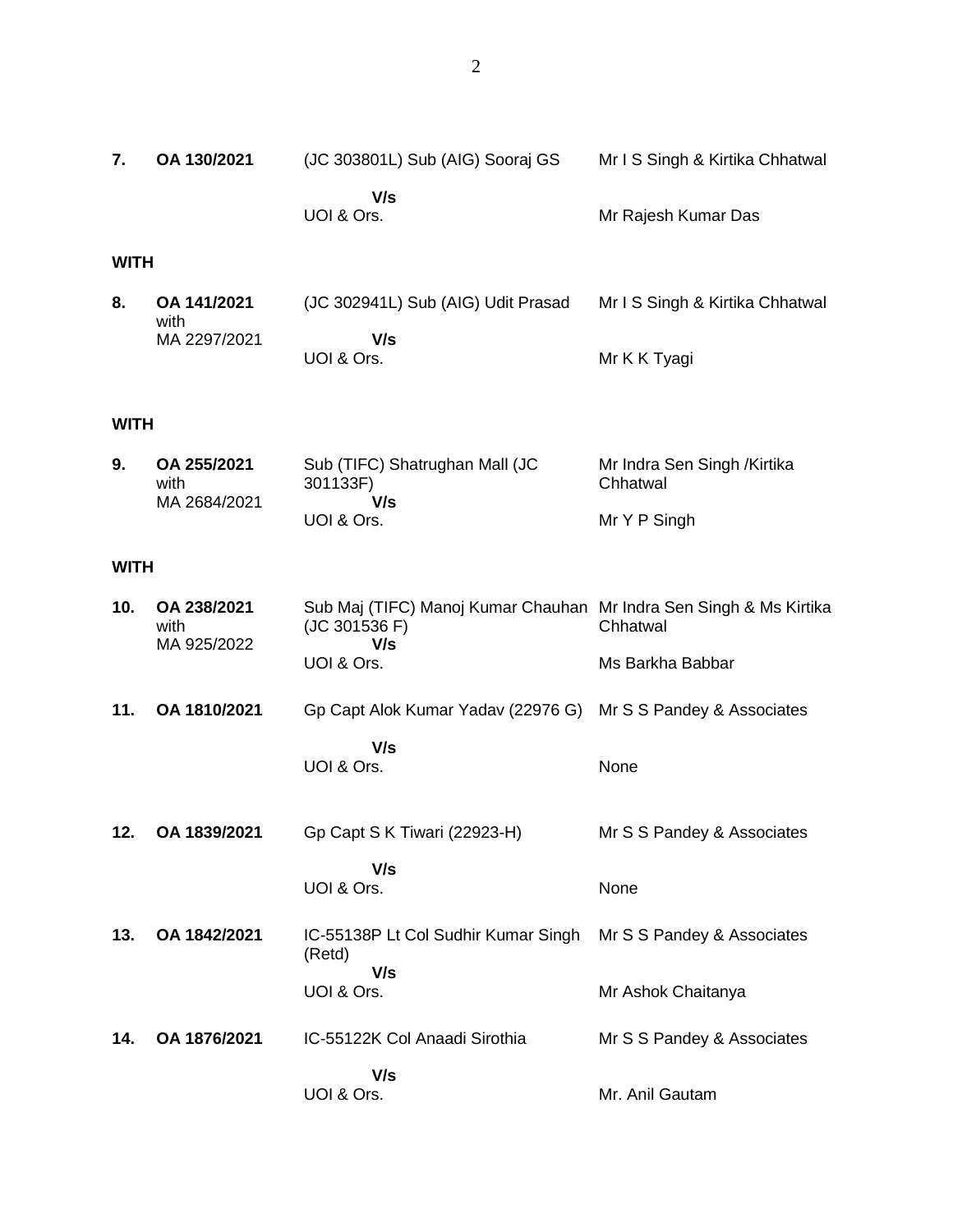| 15. | OA 1886/2021<br>with | IC-54442M Col Eshan Dalal SM                    | Mr Ankur Chhibber                     |
|-----|----------------------|-------------------------------------------------|---------------------------------------|
|     | MA 1889/2021         | V/s<br>UOI & Ors.                               | Mr Shyam Narayan                      |
| 16. | OA 1944/2021         | (IC-46372 K) Col Rajeev Sood (Retd)             | Mr S S Pandey & Associates            |
|     |                      | V/s<br>UOI & Ors.                               | Mr Rajesh Kumar Dass                  |
| 17. | OA 1945/2021         | Col Ravindra Mann (IC 46405K)                   | Mr S S Pandey & Associates            |
|     |                      | V/s<br>UOI & Ors.                               | Mr Shyam Narayan                      |
| 18. | OA 1947/2021         | (IC-46383 W) Col Gagan Verma                    | Mr S S Pandey & Associates            |
|     |                      | V/s<br>UOI & Ors.                               | Mr Rajesh Kumar Dass                  |
| 19. | OA 1948/2021         | (IC-46384 Y) Col Ashwani Thakur                 | Mr S S Pandey & Associates            |
|     |                      | V/s<br>UOI & Ors.                               | Mr. Ashok Chaitanya                   |
| 20. | OA 1949/2021         | IC 46778X Col M Ravindran (Retd) (IC<br>46778X) | Mr S SPandey & Associates             |
|     |                      | V/s<br>UOI & Ors.                               | Mr J S Rawat                          |
| 21. | OA 1950/2021         | (IC-56838 P) Lt Col Sumit Kumar<br>Sharma       | Mr S S Pandey & Associates            |
|     |                      | V/s<br>UOI & Ors.                               | Mr D K Sabat                          |
| 22. | OA 1951/2021         | (IC-61068 X) Lt Col Ranjith Kumar               | Mr S S Pandey & Associates            |
|     |                      | V/s<br>UOI & Ors.                               | Gp Capt Karan Singh Bhati, Sr<br>CGSC |
| 23. | OA 1970/2021         | Col George Alexander (IC 46381 L)               | Mr SS Pandey & Associates             |
|     |                      | V/s<br>UOI & Ors.                               | Mr S D Windlesh                       |
| 24. | OA 1971/2021         | Col AR Nambisan (IC 59668 F)                    | Mr SS Pandey & Associates             |
|     |                      | V/s<br>UOI & Ors.                               | Mr. Neeraj, Sr. CGSC                  |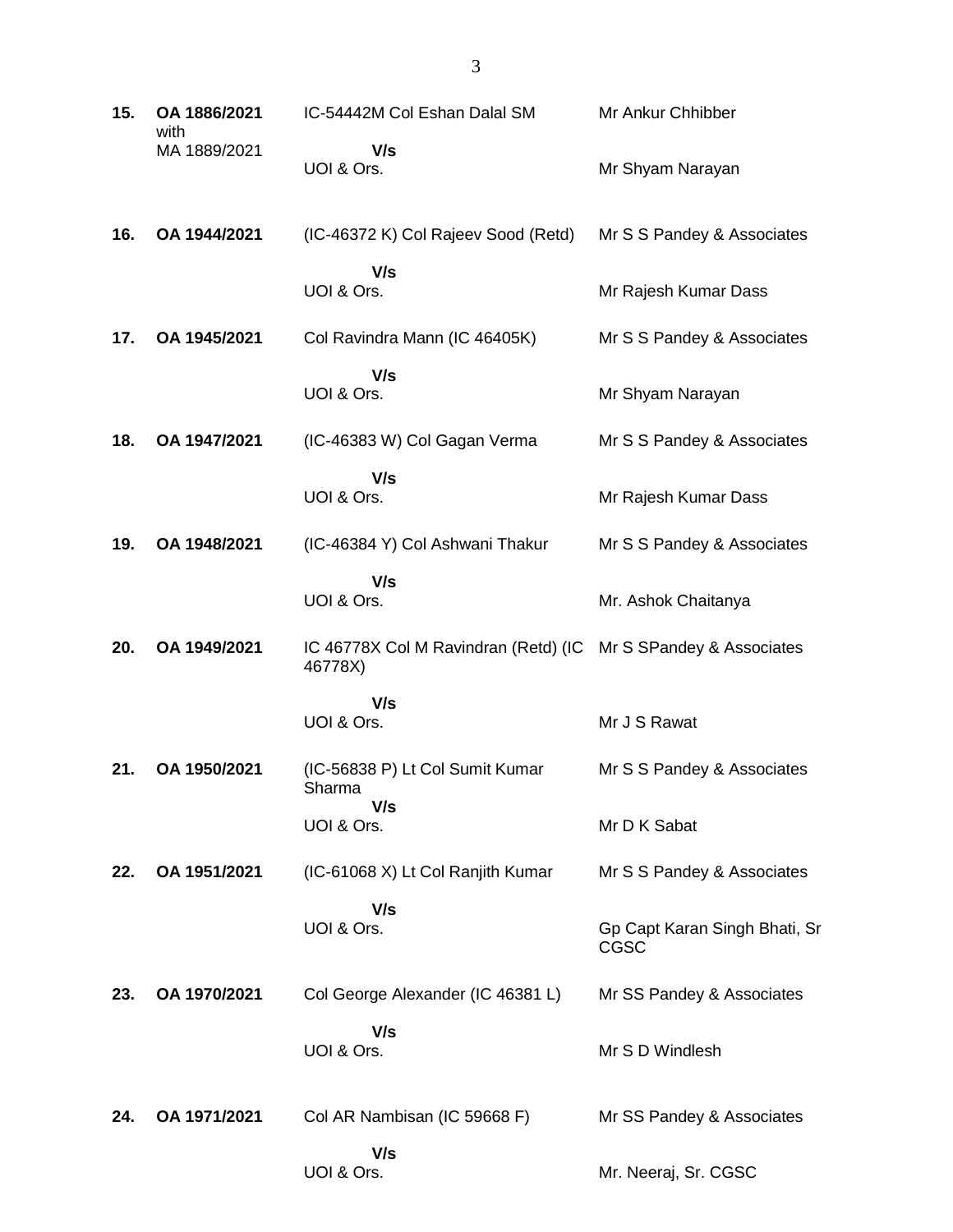| 25. | OA 1985/2021               | IC-46325M Col Anand Swaroop (Retd) Mr S S Pandey & Associates |                                                 |
|-----|----------------------------|---------------------------------------------------------------|-------------------------------------------------|
|     |                            | V/s<br>UOI & Ors.                                             | Mr. Shyam Narayan                               |
| 26. | OA 2023/2021               | Col RS Prasad (IC 55161 H)                                    | Mr SS Pandey & Associates                       |
|     |                            | V/s<br>UOI & Ors.                                             | Mr. Satya Ranjan Swain                          |
| 27. | OA 2024/2021               | Lt Col J Francis Jude Mohanraj (IC<br>55166F)                 | Mr S S Pandey & Associates                      |
|     |                            | V/s<br>UOI & Ors.                                             | Mr. Arvind Patel                                |
| 28. | OA 2417/2021               | Ex Cpl Rakesh Prasad (903567)                                 | Mr Sunil Kumar Jha & Mr Ram<br><b>Ekbal Roy</b> |
|     |                            | V/s<br>UOI & Ors.                                             | None                                            |
| 29. | OA 2496/2021               | IC-37270M Col Hemant Bhouraskar<br>(Retd)                     | Mr Indra Sen Singh/Kirtika<br>Chhatwal          |
|     |                            | V/s<br>UOI & Ors.                                             | Mr. Neeraj, Sr CGSC                             |
|     | <b>Pleadings Complete</b>  |                                                               |                                                 |
| 30. | OA 8/2016<br>with          | Sub Maneesh Kumar                                             | Ms. Archana Ramesh                              |
|     | MA 5/2016                  | V/s<br>UOI & Ors.                                             | Mr Arvind Patel                                 |
| 31. | OA 1001/2018<br>with       | 52393-Z Lt Cdr (IN) Ashish                                    | Mr. S S Pandey & Associates                     |
|     | MA 1320/2019 &<br>488/2019 | V/s<br>UOI & Ors.                                             | Mr. Harish V Shankar                            |
| 32. | OA 1965/2018               | Lt Col Pramod Solanki (MS-14942F)                             | Mr Nikhil Palli and Pranav<br>Chadha            |
|     |                            | V/s<br>UOI & Ors.                                             | Dr Vijendra Singh Mahndiyan                     |
| 33. | OA 1966/2018               | Lt Col Sanjeev Kumar Katara (MS-<br>15206P)<br>V/s            | Mr Nikhil Palli and Pranav<br>Chadha            |
|     |                            | UOI & Ors.                                                    | Gp Capt Karan Singh Bhati, Sr<br>CGSC           |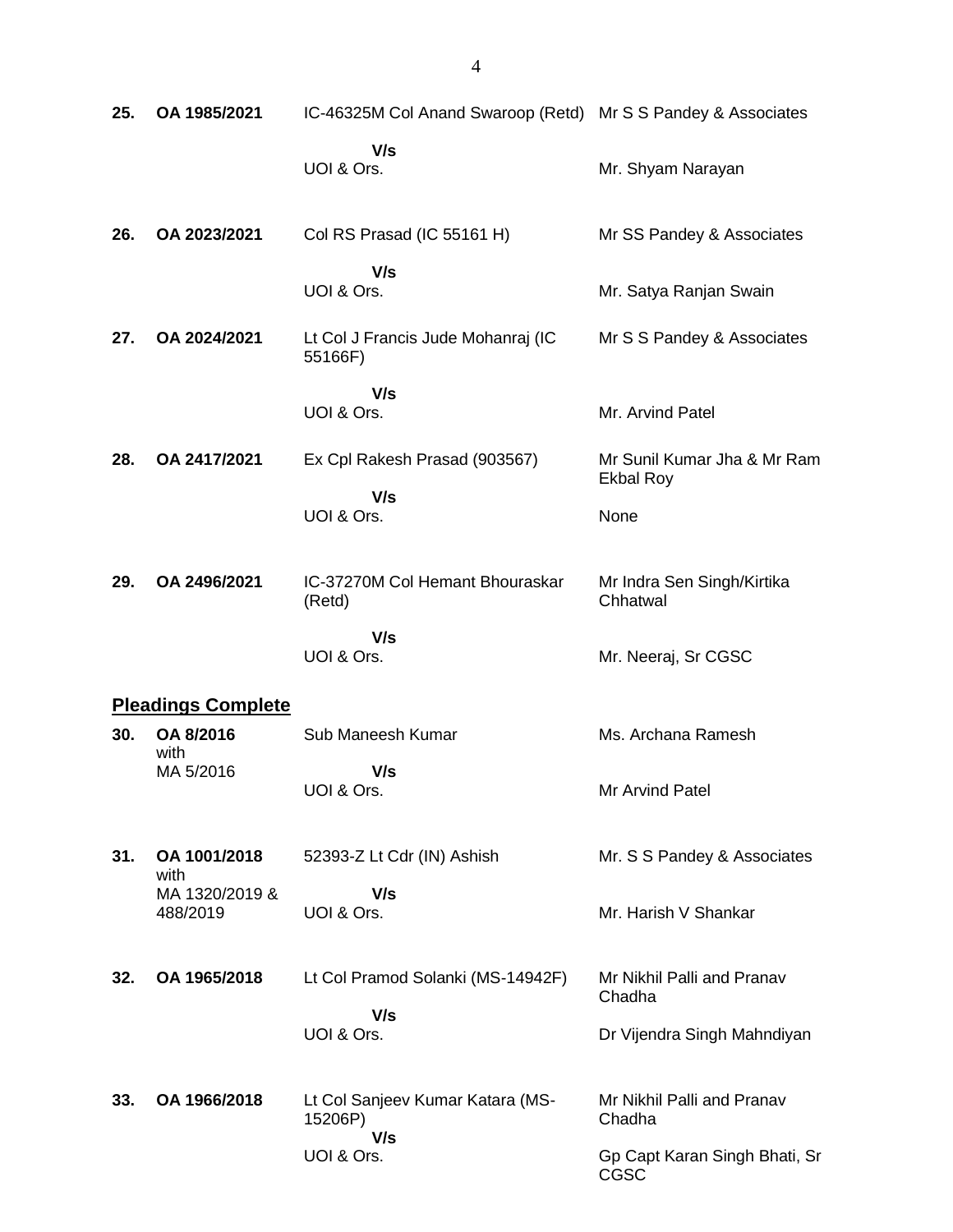| 34. | OA 1967/2018                         | Lt Col SK Agarwal (MS14922N)<br>V/s<br>UOI & Ors.    | Mr Nikhil Palli and Pranav<br>Chadha<br>Mr VS Tomar                                |
|-----|--------------------------------------|------------------------------------------------------|------------------------------------------------------------------------------------|
| 35. | OA 425/2019<br>with<br>MA 987/2019   | No. 6940219-Y Hav Rabindra Nath<br>Tagore (Retd.)    | Ms. Archana Ramesh                                                                 |
|     |                                      | V/s<br>UOI & Ors.                                    | Mr V Pattabhi Ram                                                                  |
| 36. | OA 790/2019<br>with<br>MA 1413/2019  | Lt Col SG Upadhyay (IC 61875 N)<br>V/s<br>UOI & Ors. | Mr Indra Sen Singh And<br><b>Abhishek Singh</b><br>None for R 1-3, R 4 - In person |
| 37. | OA 1422/2019                         | No. 6379182-F Nk Jagpal Singh                        | Mr. Virender Singh Kadian                                                          |
|     |                                      | V/s<br>UOI & Ors.                                    | Ms. Barkha Babbar                                                                  |
| 38. | OA 1968/2019<br>with<br>MA 2843/2019 | Ex Sub & Hony Lt Man Singh (JC<br>490498 X)          | Mr JP Sharma & Associates                                                          |
|     |                                      | V/s<br>UOI & Ors.                                    | Gp Capt Karan Singh Bhati, Sr<br>CGSC                                              |
| 39. | OA 1969/2019<br>with                 | IC-44262W Col BGS Chauhan (Retd.)                    | Ms. Pallavi Awasthi                                                                |
|     | MA 1792/2021                         | V/s<br>UOI & Ors.                                    | Mr Anil Gautam                                                                     |
| 40. | OA 2030/2019                         | No. 5044965-M Sep/DSC Sher<br>Bahadur Rana           | Mr. U S Maurya                                                                     |
|     |                                      | V/s<br>UOI & Ors.                                    | Mr. Arvind Kumar                                                                   |
| 41. | OA 2138/2019<br>with<br>MA 3014/2019 | Nb Sub Anil Kumar Joshi (JC-<br>805740A)             | Ms Archana Ramesh                                                                  |
|     |                                      | V/s<br>UOI & Ors.                                    | Mr Prabodh Kumar                                                                   |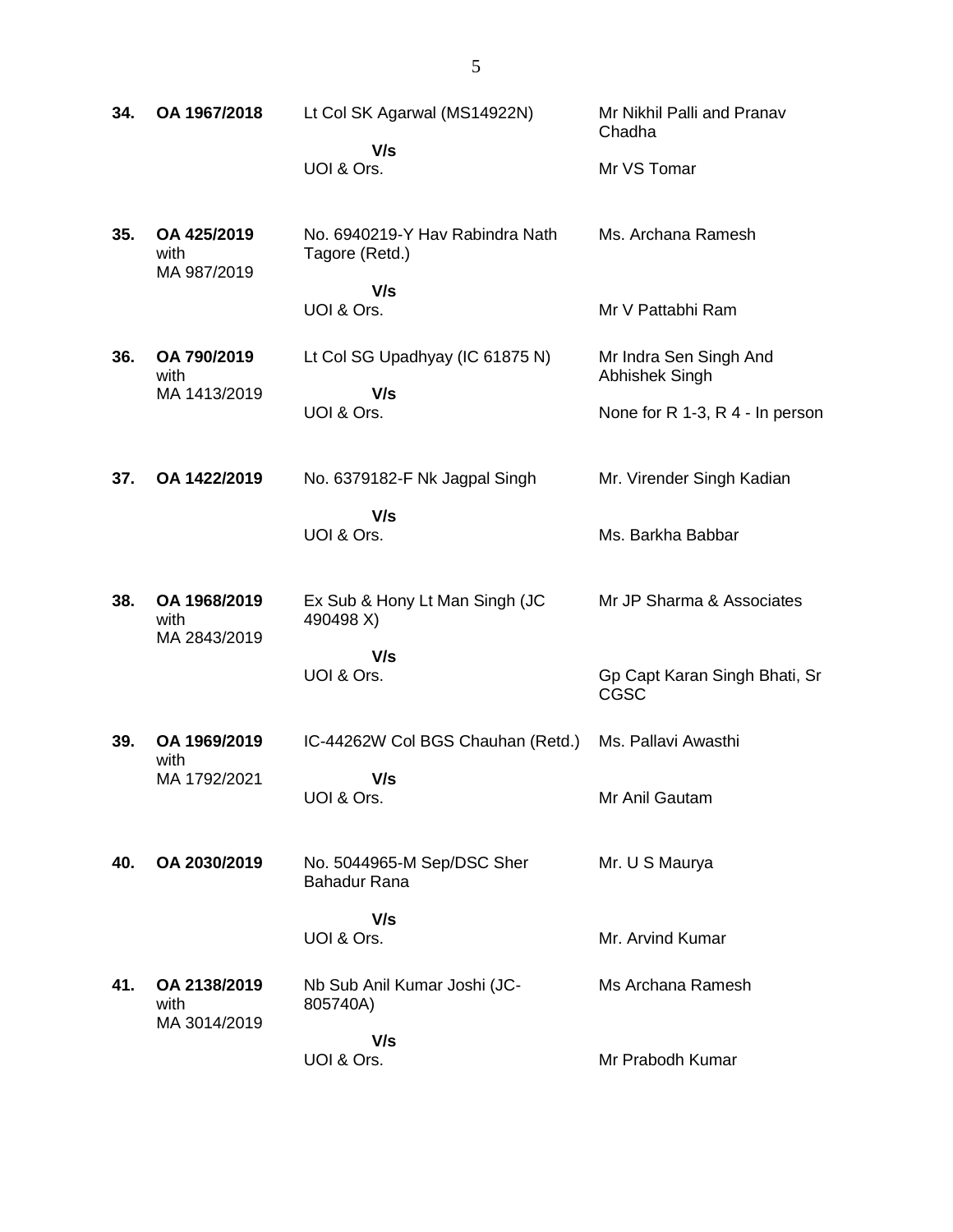**Date: 12-05-2022**

**Timing: 10:30 AM to 01.00 PM & 02.00 PM to 04.30 PM**

## **COURT No. 2 (Ground Floor)**

## **THIS BENCH WILL ASSEMBLE AT 11.00 AM**

#### **CORAM:**

#### **HON'BLE MS. JUSTICE SUNITA GUPTA HON'BLE LT. GEN. BOBBY CHERIAN MATHEWS**

#### **THE FOLLOWING CASES SHALL BE TAKEN THROUGH VIRTUAL HEARING**

#### **Link for Virtual Hearing Court No. 2:**

[https://teams.microsoft.com/l/meetup](https://teams.microsoft.com/l/meetup-join/19%3ameeting_OGFlMTgyNGQtN2Y2YS00NGVjLTk4MzgtYWI2YzJmZDQ3Nzkx%40thread.v2/0?context=%7b%22Tid%22%3a%22fc4c6c05-6869-467f-a6f3-f24992686fb3%22%2c%22Oid%22%3a%2202997333-9a59-4ac9-b7cf-205d2fa1df55%22%7d)[join/19%3ameeting\\_OGFlMTgyNGQtN2Y2YS00NGVjLTk4MzgtYWI2YzJmZDQ3Nzkx%40t](https://teams.microsoft.com/l/meetup-join/19%3ameeting_OGFlMTgyNGQtN2Y2YS00NGVjLTk4MzgtYWI2YzJmZDQ3Nzkx%40thread.v2/0?context=%7b%22Tid%22%3a%22fc4c6c05-6869-467f-a6f3-f24992686fb3%22%2c%22Oid%22%3a%2202997333-9a59-4ac9-b7cf-205d2fa1df55%22%7d) [hread.v2/0?context=%7b%22Tid%22%3a%22fc4c6c05-6869-467f-a6f3](https://teams.microsoft.com/l/meetup-join/19%3ameeting_OGFlMTgyNGQtN2Y2YS00NGVjLTk4MzgtYWI2YzJmZDQ3Nzkx%40thread.v2/0?context=%7b%22Tid%22%3a%22fc4c6c05-6869-467f-a6f3-f24992686fb3%22%2c%22Oid%22%3a%2202997333-9a59-4ac9-b7cf-205d2fa1df55%22%7d) [f24992686fb3%22%2c%22Oid%22%3a%2202997333-9a59-4ac9-b7cf-205d2fa1df55%22%7d](https://teams.microsoft.com/l/meetup-join/19%3ameeting_OGFlMTgyNGQtN2Y2YS00NGVjLTk4MzgtYWI2YzJmZDQ3Nzkx%40thread.v2/0?context=%7b%22Tid%22%3a%22fc4c6c05-6869-467f-a6f3-f24992686fb3%22%2c%22Oid%22%3a%2202997333-9a59-4ac9-b7cf-205d2fa1df55%22%7d)

|    | S. No. Case No.                        | <b>Parties Name</b>                                     | <b>Advocate for Petitioner /</b><br><b>Respondents</b>                                       |
|----|----------------------------------------|---------------------------------------------------------|----------------------------------------------------------------------------------------------|
|    | For Judgement                          |                                                         |                                                                                              |
| 1. | OA 1049/2019<br>with<br>MA 1725/2019 & | No. 256914 Cpl Kandasamy T (Retd.)<br>V/s               | Mr. Manoj Kr Gupta                                                                           |
|    | 630/2022                               | UOI & Ors.                                              | Mr Rajeev Kumar                                                                              |
| 2. | OA 1135/2019<br>with<br>MA 2049/2021   | Brig S K Gupta (Retd) (MR 04965 P)<br>V/s<br>UOI & Ors. | Mr Rajiv Maglik and Mr Ajit<br>Kakkar & Associates<br>Gp Capt Karan Singh Bhati, Sr.<br>CGSC |
|    | <b>For Clarifications</b>              |                                                         |                                                                                              |
| 3. | OA 1665/2019                           | Sqn Ldr (Retd.) Prajesh Banerjee                        | Mr. Manoj Kumar Gupta                                                                        |

| with          | $(17152-S)$         | Mr. Manoj Kumar Gupta            |
|---------------|---------------------|----------------------------------|
| MA 275/2022   |                     |                                  |
| (OA 155/2018) | V/s                 |                                  |
| (RB. Kolkata) | UOI & Ors.          | Mr Harish V Shankar              |
|               | <b>UA 1665/2019</b> | San Lar (Reta.) Prajesh Banerjee |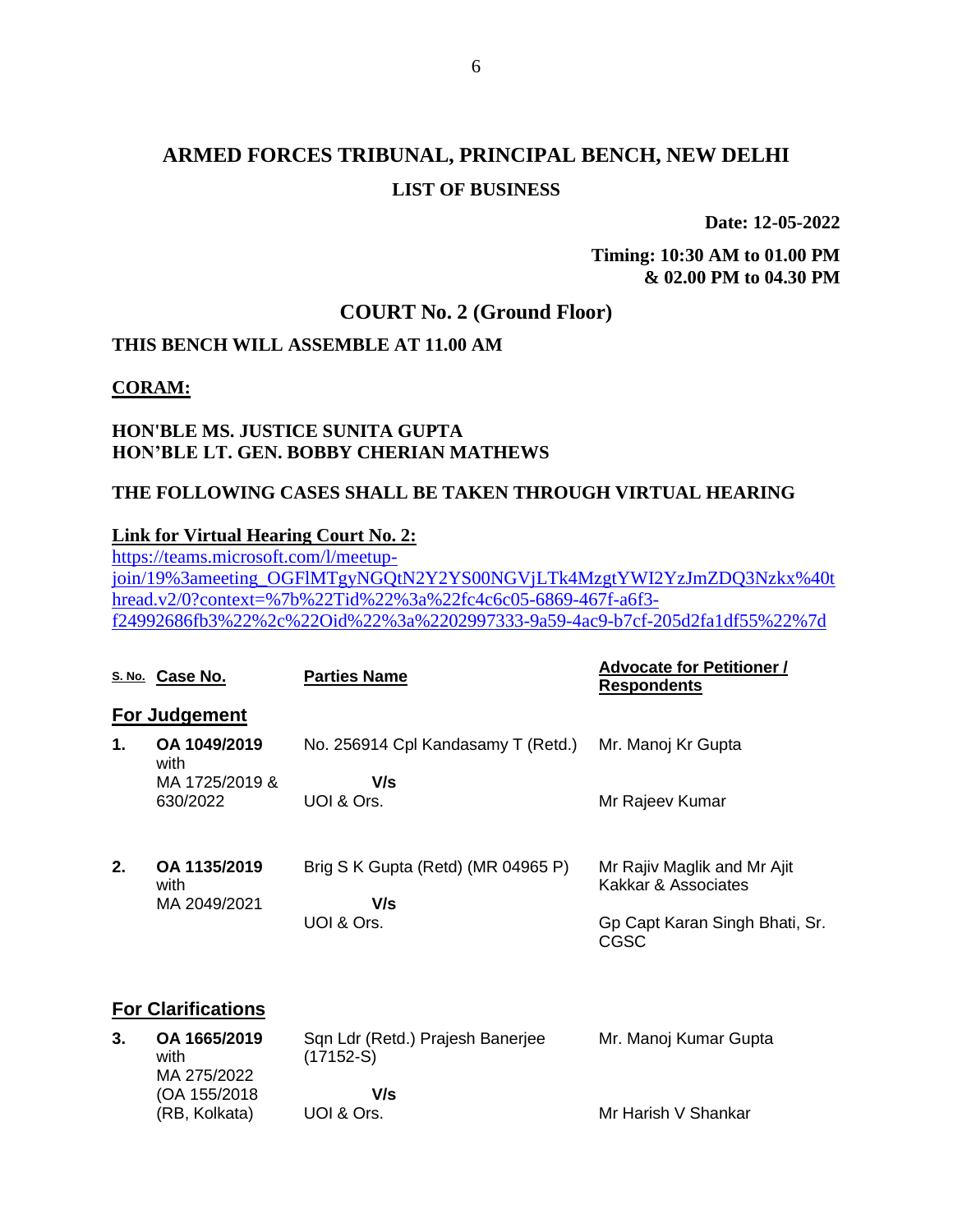## **ADMISSION MATTERS**

**4. OA 1196/2021** with MA 1079/2021 Ex Hav/Clk Jai Prakash ( No 6381912 Ms Archana Ramesh A)  **V/s**

UOI & Ors.

#### Ms. Barkha Babbar

## **MA (EXECUTION)**

| 5.  | MA 2447/2021<br>in.                 | Ex Nk Rajender Pal (6471549-W)                                          | Mr Ashok Kumar                         |
|-----|-------------------------------------|-------------------------------------------------------------------------|----------------------------------------|
|     | OA 966/2021                         | V/s<br>UOI & Ors                                                        | Ms. Barkha Babbar                      |
| 6.  | MA 2952/2021<br>in.<br>OA 1236/2021 | Ex Nk (DSC) Harwinder Singh<br>(2474536L)                               | Mr Ved Prakash & Mr Devendra<br>Kumar  |
|     |                                     | V/s<br>UOI & Ors                                                        | Mr. Y P Singh                          |
| 7.  | MA 887/2022<br>in.<br>OA 2113/2021  | Ex Hav Muni Samy Muni Samy<br>$(13831218-P)$<br>V/s                     | Mr Bikrama Sah                         |
|     |                                     | UOI & Ors                                                               | Mr. V Pattabhi Ram                     |
| 8.  | MA 1091/2022<br>in.                 | Ex EAR-3 Dilip Murlidhar Sonwane (No Mr Ved Prakash<br>181944-K)<br>V/s |                                        |
|     | OA 1301/2018                        | UOI & Ors                                                               | Dr. Vijendra Singh Mahndiyan           |
| 9.  | MA 1255/2022<br>in                  | Ex Nk (DSC) Paramjit (3985506-M)                                        | Mr Ved Prakash & Mr Devendra<br>Kumar  |
|     | OA 1663/2021                        | V/s<br>UOI & Ors                                                        | Ms Barkha Babbar                       |
| 10. | MA 1283/2022<br>ın                  | JC-376981F Sub Sreeprakash T                                            | Mr S S Pandey & Associates             |
|     | OA 334/2018                         | V/s<br>UOI & Ors                                                        | None                                   |
| 11. | MA 1286/2022<br>in                  | 14555751 Nk/DSC Rabindra Kumar<br>Pandey (Retd)                         | Mr Manoj Kr Gupta                      |
|     | OA 1997/2021                        | V/s<br>UOI & Ors                                                        | Mr Shyam Narayan                       |
|     | <b>MA (OTHERS)</b>                  |                                                                         |                                        |
| 12. | MA 2983/2019<br>ın                  | Ex MCPO-II Pawan Kumar & Ors.                                           | Mr. Ajit Kakkar                        |
|     | OA 1350/2017                        | V/s<br>UOI & Ors                                                        | Gp Capt Karan Singh Bhati, Sr.<br>CGSC |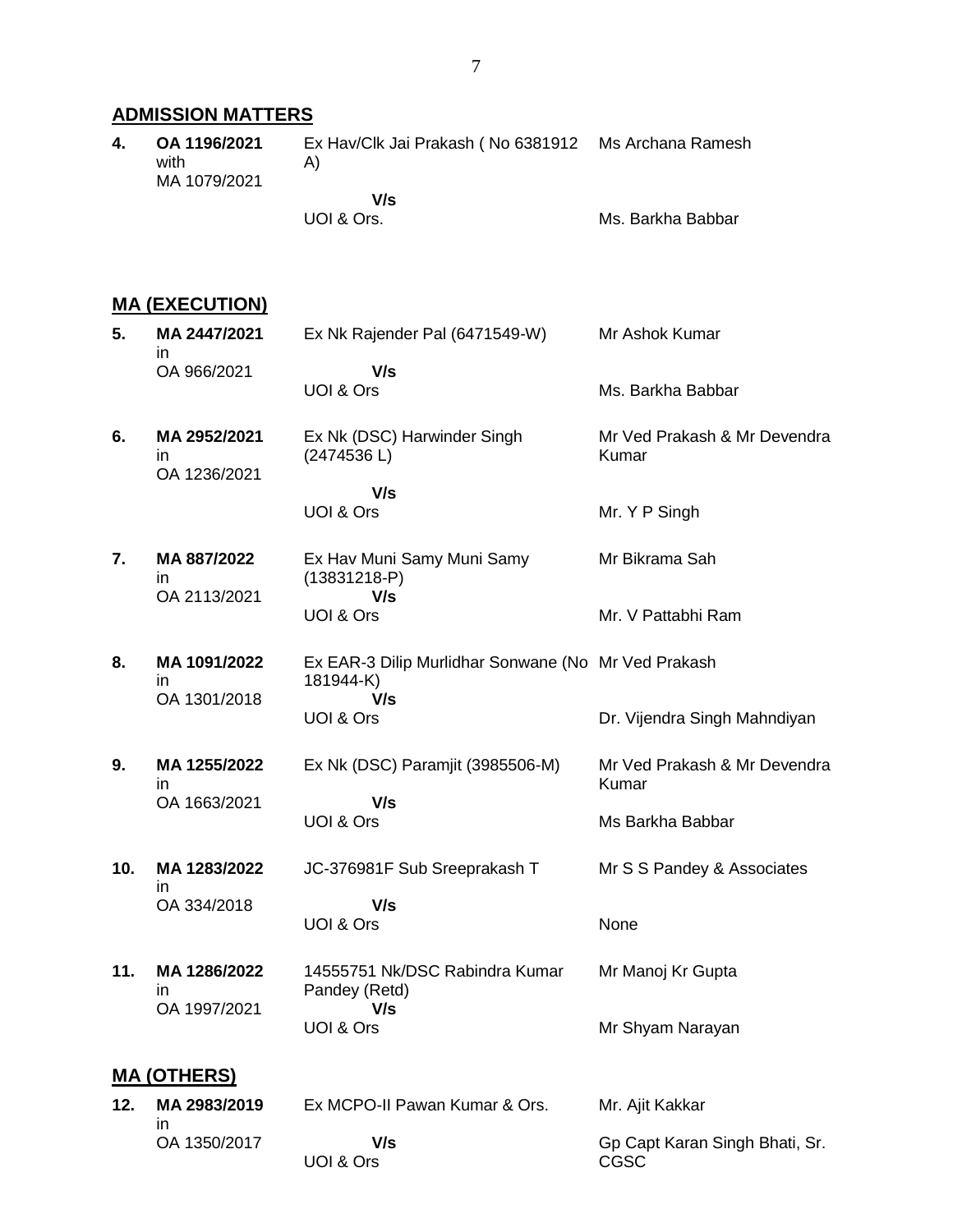| 13.         | MA 3233/2019 &<br>MA 682/2022                       | Capt Kashyap Kumar                                                                                                          | Mr. Rishabh Sanchiti                          |
|-------------|-----------------------------------------------------|-----------------------------------------------------------------------------------------------------------------------------|-----------------------------------------------|
|             | in<br>TA 3/2016                                     | V/s<br>UOI & Ors.                                                                                                           | Gp Capt Karan Singh Bhati, Sr.<br><b>CGSC</b> |
| <b>WITH</b> |                                                     |                                                                                                                             |                                               |
| 14.         | MA 2773/2021<br>in                                  | Capt Kashyap Kumar                                                                                                          | Mr. Rishabh Sanchiti                          |
|             | TA 3/2016                                           | V/s<br>UOI & Ors                                                                                                            | Gp Capt Karan Singh Bhati, Sr<br><b>CGSC</b>  |
| 15.         | MA 1263/2022 &<br>MA 1264/2022<br>in<br>OA 661/2017 | IC 43870 L Maj Subhash Chand<br>Sharma (Applicant No. 63) In the<br>matter of : Maj Sudarshan Kumar<br>Sharma (Retd) & Ors. | Mr Anil Srivastava                            |
|             |                                                     | V/s<br>UOI & Ors                                                                                                            | Ms. Barkha Babbar                             |
| 16.         | MA 1270/2022                                        | Sub Chand Ram Dahiya                                                                                                        | Mr Michael Peter                              |
|             | in<br>MA 1233/2016<br>in<br>OA 298/2014             | V/s<br>UOI & Ors                                                                                                            | Ms Barkha Babbar                              |
| <u>RAs</u>  |                                                     |                                                                                                                             |                                               |
| 17.         | RA 20/2022<br>with<br>MA 1265/2022                  | Ex ERA-3 Braham Dutt Khullar (No<br>190027)<br>V/s                                                                          | Ms Archana Ramesh                             |
|             | in.<br>OA 1893/2017                                 | UOI & Ors                                                                                                                   | Mr K K Tyagi                                  |
|             | <b>Pleadings Complete</b>                           |                                                                                                                             |                                               |
| 18.         | OA 901/2019<br>with                                 | Col Neeraj Jha (Retired) (IC-45573W)                                                                                        | Mr. KR Verma                                  |
|             | MA 1295/2022                                        | V/s<br>UOI & Ors.                                                                                                           | Mr. Satya Ranjan Swain                        |
|             | <b>FOR FINAL HEARING</b>                            |                                                                                                                             |                                               |
| 19.         | OA 456/2016                                         | Ex AC(U/T) Abhishek Joshi                                                                                                   | Mr. J S Mann                                  |
|             |                                                     | V/s<br>UOI & Ors.                                                                                                           | Mr Prabodh Kumar                              |
| 20.         | OA 953/2018                                         | Ex Hav Bakka Reddy (No 14224521M)                                                                                           | Mr. Amitava Chauhan                           |
|             | with<br>MA 828/2018                                 | V/s<br>UOI & Ors.                                                                                                           | Mr Anil Gautam, Sr CGSC                       |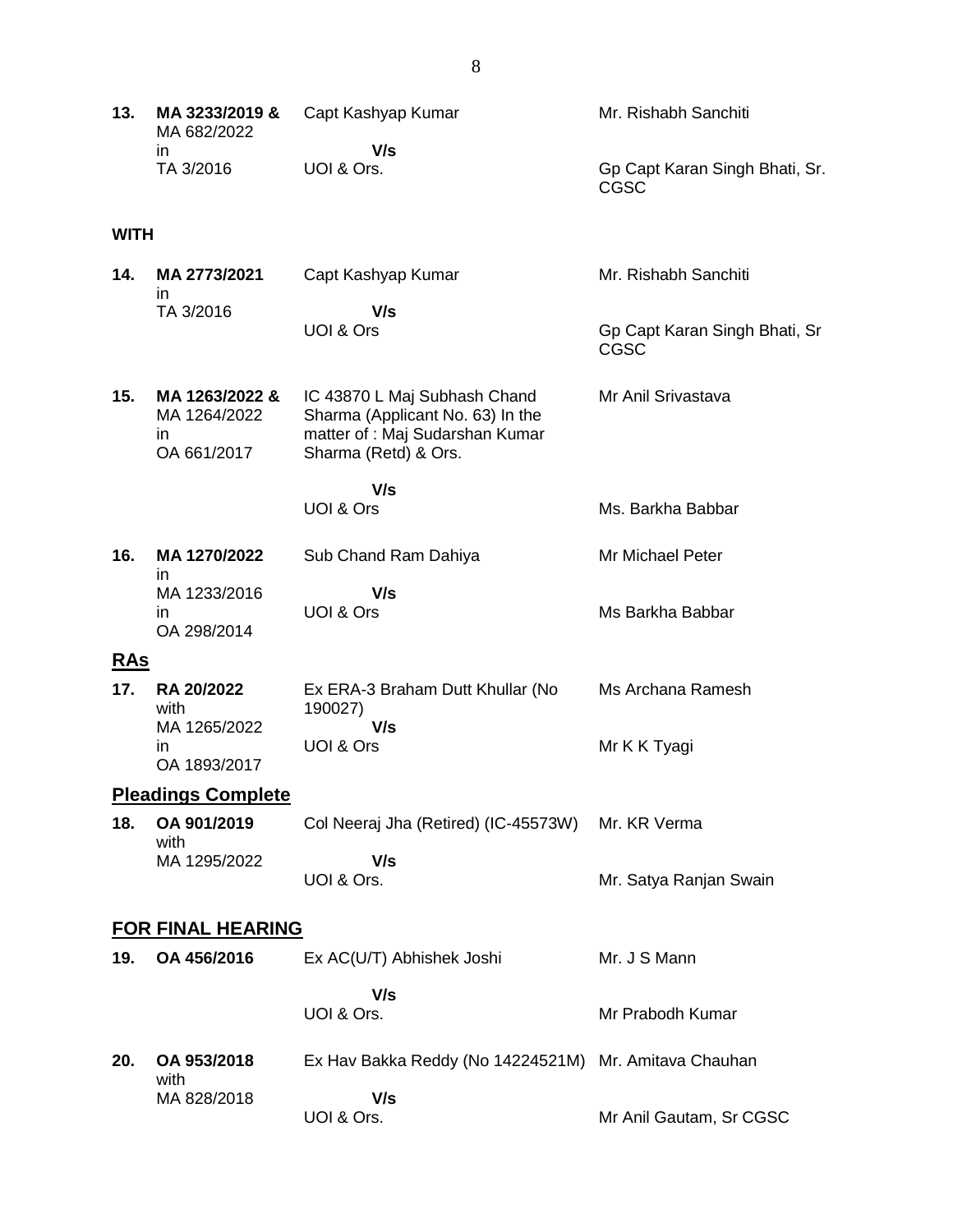| 21. | OA 1828/2018         | No 129502Z Ex POSR-I Satyendra<br>Kumar<br>V/s | Mr. Manoj Kr Gupta |
|-----|----------------------|------------------------------------------------|--------------------|
|     |                      | UOI & Ors.                                     | Mr. Shyam Narayan  |
| 22. | OA 2184/2019<br>with | Ex ERA-III Krishan Chander (50677)             | Mr. Ved Prakash    |
|     | MA 3052/2019 &       | V/s                                            |                    |

UOI & Ors.

2029/2020

Mr Prabodh Kumar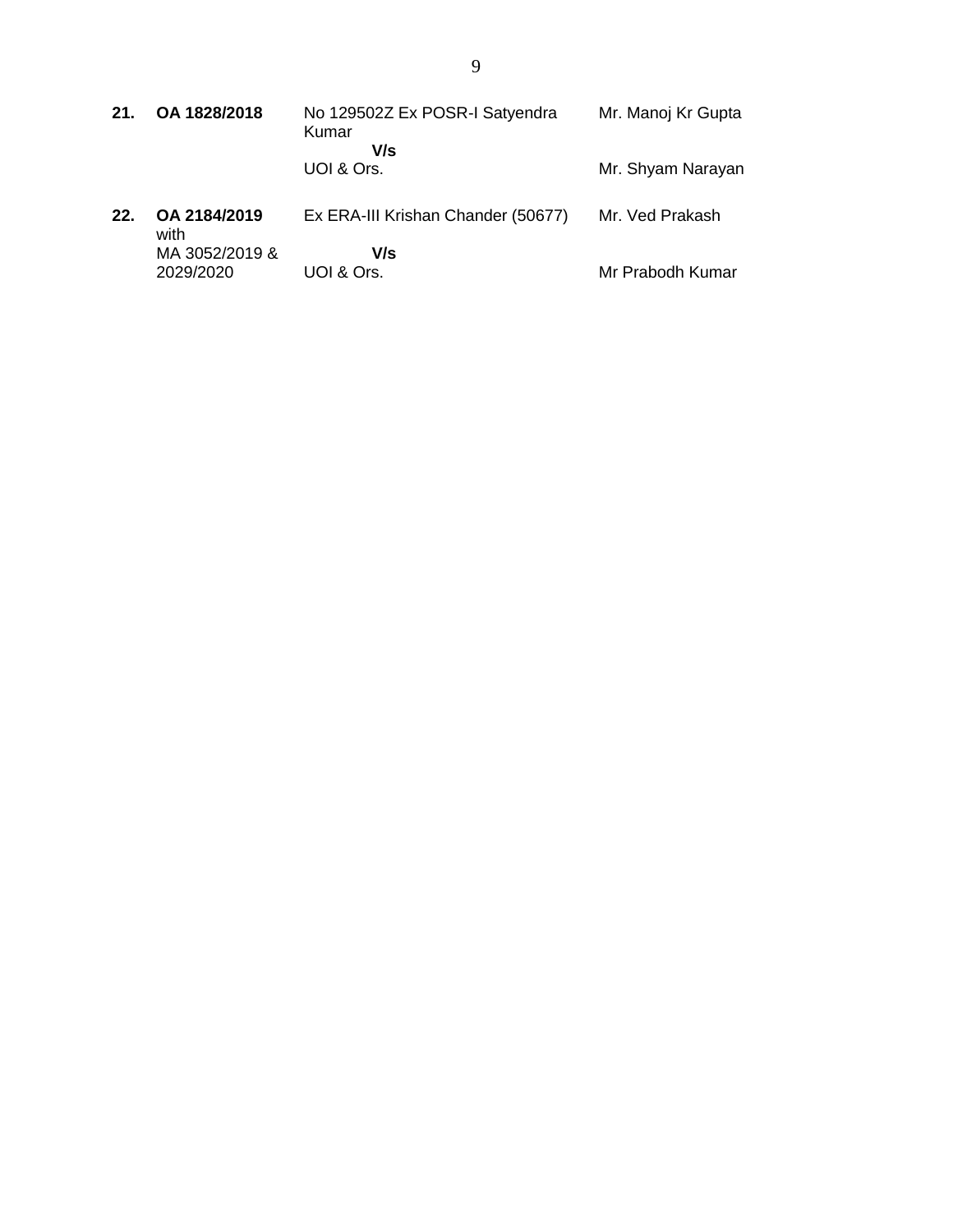**Date: 12-05-2022**

**Timing: 10:30 AM to 01.00 PM & 02.00 PM to 04.30 PM**

## **COURT No. 2 (Ground Floor)**

## **NOTIFICATION**

**It is hereby notified for information of all concerned that the following matters stand adjourned to 03-08-2022.**

|    | S. No. Case No.                      | <b>Parties Name</b>                                           | <b>Advocate for Petitioner /</b><br><b>Respondents</b> |
|----|--------------------------------------|---------------------------------------------------------------|--------------------------------------------------------|
|    | <b>Pleadings Not Complete</b>        |                                                               |                                                        |
| 1. | OA 893/2018<br>with                  | MR-05805F Col Sujata Sirohi (Retd.)                           | Mr. V S Kadian                                         |
|    | MA 23/2020                           | V/s<br>UOI & Ors.                                             | Mr Ashok Chaitanya                                     |
| 2. | OA 1485/2018                         | IC-45079A Lt Col Sharath Kumar Bhat Mr. Ajit Kakar<br>(Retd.) |                                                        |
|    |                                      | V/s<br>UOI & Ors.                                             | Mr. Rajesh Kumar Das                                   |
| 3. | OA 1816/2018<br>with<br>MA 2016/2018 | Ex Hony Nb Sub Fauji Ram (No<br>13676173M) & Ors.             | Mr Anil Srivastava & Associates                        |
|    |                                      | V/s<br>UOI & Ors.                                             | Mr. Satya Ranjan Swain                                 |
| 4. | OA 2001/2018                         | IC-42523A Col Hemant Chaturvedi<br>(Retd)                     | Mr. VS Kadian                                          |
|    |                                      | V/s<br>UOI & Ors.                                             | Mr. Rajesh Kumar Das                                   |
| 5. | OA 2023/2018<br>with                 | Maj Pradeep Sharma (Retd) (IC<br>16788M)                      | Mr Ajit Kakkar                                         |
|    | MA 2227/2018                         | V/s<br>UOI & Ors.                                             | Mr. Harish V Shankar                                   |
| 6. | OA 336/2019<br>with                  | Ex LME Sandeep Bhan (135782Y)                                 | Mr. Praveen Kumar                                      |
|    | MA 873/2019                          | V/s<br>UOI & Ors.                                             | Mr. Shyam Narayan                                      |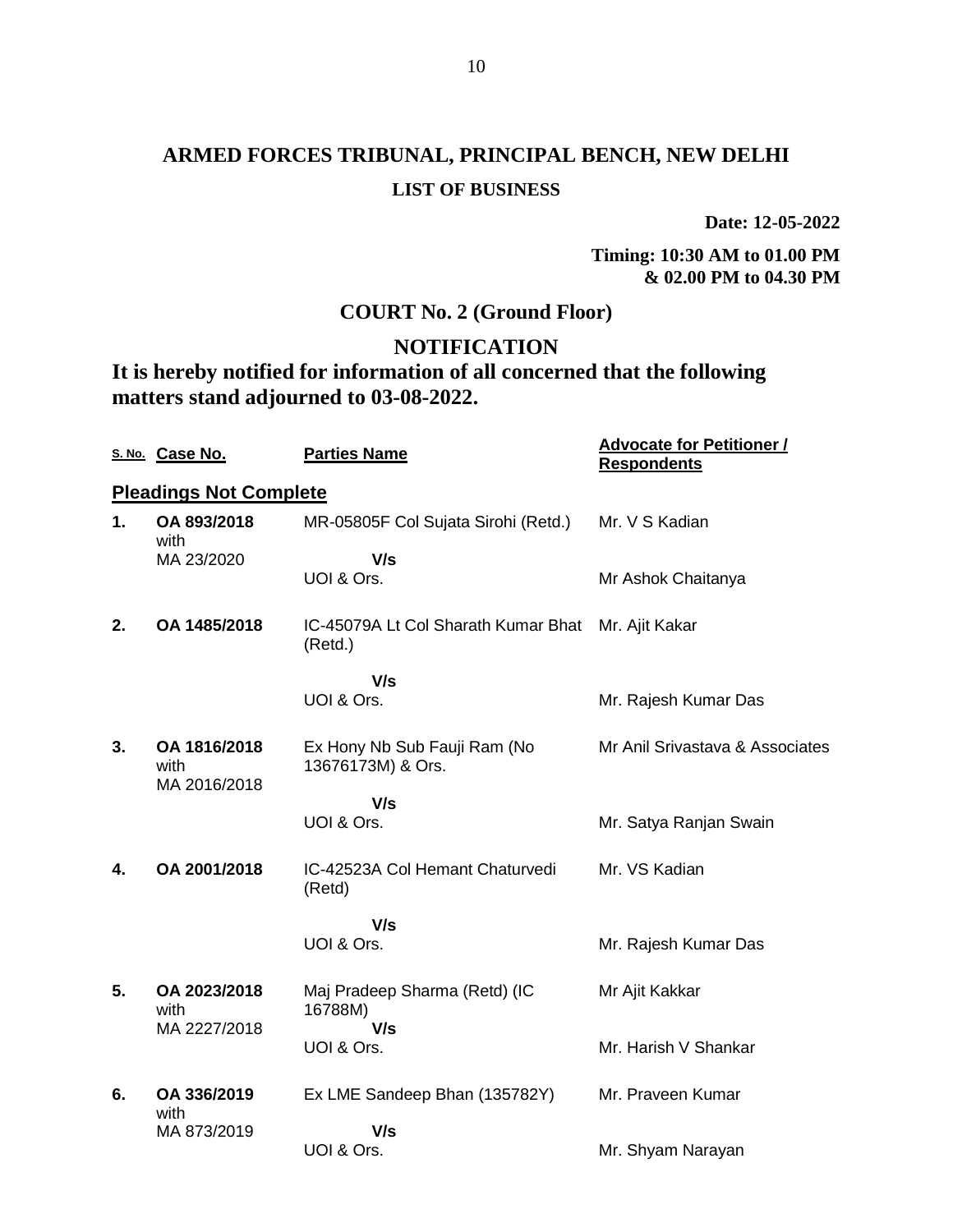**7. OA 345/2019** Lt Col Pradeep Sah (Retd) (IC 19418X) Ms Pallavi Awasthi  **V/s** UOI & Ors. Mr Rajesh Kumar Das **8. OA 709/2019** with MA 2141/2020 No 7772216L Ex Nk (TS) Ram Kewal Roy  **V/s** UOI & Ors. Mr. JP Sharma & Associates Ms. Jyotsna Kaushik **9. OA 797/2019** IC-51456F Lt Col Niraj Bakshi (Retd)  **V/s** UOI & Ors. Mr. Aditya Singh Puar Mr. Ashok Chaitanya **10. OA 832/2019** with MA 225/2020 Ex Hony Nb Sub Rohitasy Meena (No 14503501 K)  **V/s** UOI & Ors. Mr BS Chaudhary and Jasbir **Chaudhary** Dr. Vijendra Singh Mahndiyan **11. OA 844/2019** MWO KD Pandey (Retd) (No 256741H)  **V/s** UOI & Ors. Mr. Shiv B Chetry, Adarsh Tiwari & Suresh Pandey Mr K K Tyagi **12. OA 846/2019** with MA 1487/2019 & 1714/2020 Ex Sgt Pawan Kumar (No 741116B)  **V/s** UOI & Ors. Mr. Ved Prakash Mr. Harish V Shankar **13. OA 852/2019** 16012717W Ex Nk (TS) Raj Kumar & Ors.  **V/s** UOI & Ors. Mr. VS Kadian Mr. J S Rawat for R 1,2 & 4 and Ms. Anjali Vohra for R-3 **14. OA 1247/2019** with MA 1982/2019 Maj SM Vohra (Retd) (No 28737 L)  **V/s** UOI & Ors. Mr IS Yadav Mr. Ashok Chaitanya **15. OA 1281/2019** with MA 2050/2020 Ex JWO Angshuman Nath (No 743199)  **V/s** UOI & Ors. Mr Baljeet Singh Mr. Prabodh Kumar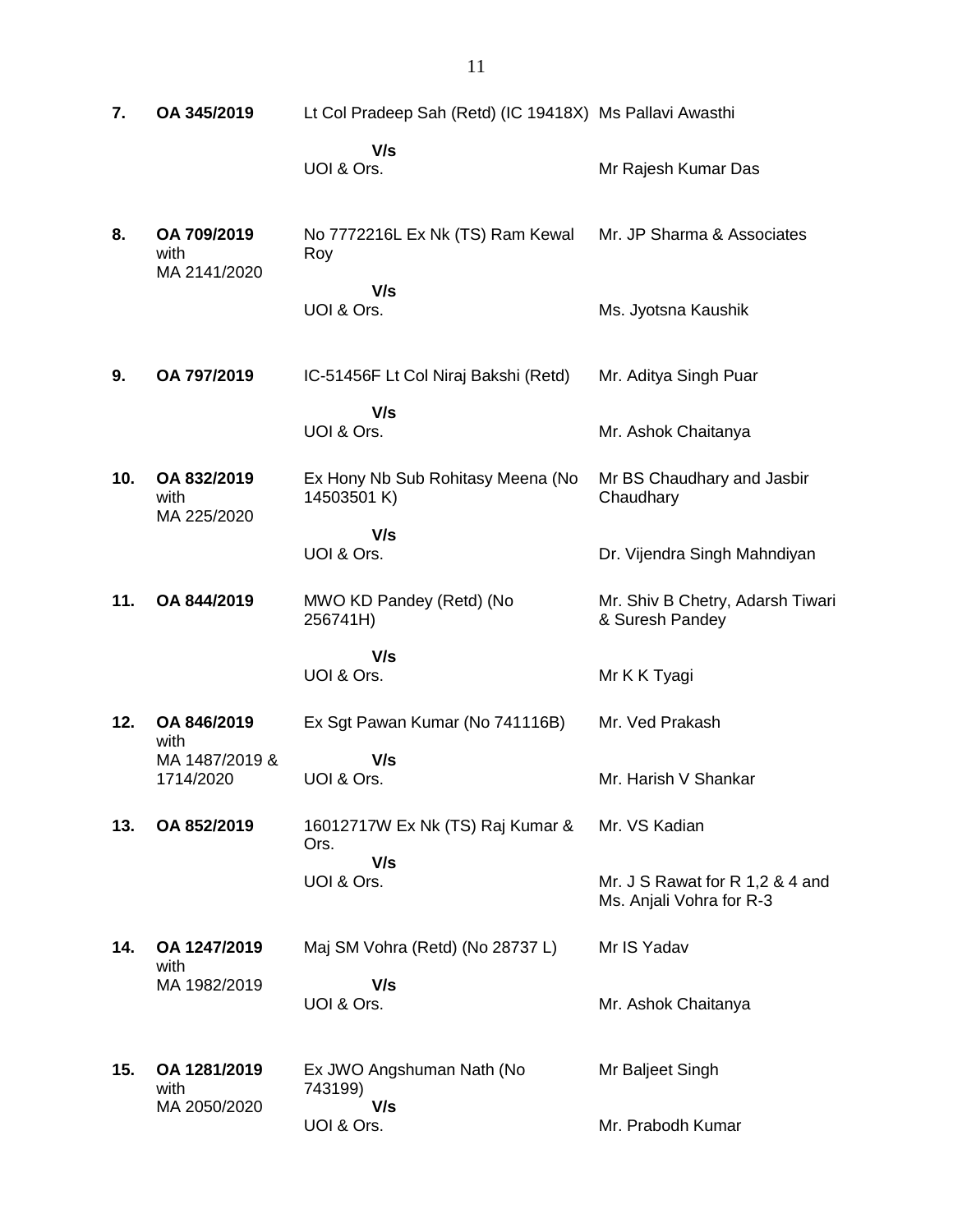| 16. | OA 1284/2019<br>with                   | Ex Hav Ram Prasad Ram (6892641)              | Mr. Ajit Kakkar              |
|-----|----------------------------------------|----------------------------------------------|------------------------------|
|     | MA 2009/2019                           | V/s<br>UOI & Ors.                            | None                         |
| 17. | OA 1314/2019<br>with<br>MA 2053/2019 & | JC-245078-F Ex Nb Ris Dilip Kumar<br>Sharma  | Mr. Ved Prakash              |
|     | 526/2020                               | V/s<br>UOI & Ors.                            | Mr Prabodh Kumar             |
| 18. | OA 1435/2019                           | No. 15612009-L Ex GDSM Balram<br>Sharma      | Mr. Virender Singh Kadian    |
|     |                                        | V/s<br>UOI & Ors.                            | Mr Avdhesh Kumar Singh       |
| 19. | OA (Appeal)<br>1483/2019               | LNk/AA Raj Kumar (No 15414497 N)             | Mr SS Pandey & Associates    |
|     | with<br>MA 2021/2020                   | V/s<br>UOI & Ors.                            | Dr. Vijendra Singh Mahndiyan |
| 20. | OA 1533/2019                           | IC-26019W Col ME Fernandez (Retd)            | Mr Aditya Singh Paur         |
|     |                                        | V/s<br>UOI & Ors.                            | Mr. Prabodh Kumar            |
| 21. | OA 1597/2019<br>with                   | Ex Hav Kalu Singh (1453064-W)                | Ms. Pallavi Awasthi          |
|     | MA 2562/2019                           | V/s<br>UOI & Ors.                            | Mr. Ashok Chaitanya          |
| 22. | OA 1639/2019<br>with<br>MA 1282/2021   | Ex Sgt Satya Prakash Rathaur (No<br>795973L) | Mr Manoj Kr Gupta            |
|     |                                        | V/s<br>UOI & Ors.                            | Mr. Anil Gautam              |
| 23. | OA 1745/2019<br>with                   | Mrs. Pabitra Chettri @ Pabitra Karki         | Ms. Sangeeta Tomar           |
|     | MA 2000/2021                           | V/s<br>UOI & Ors.                            | Mr KK Tyagi                  |
| 24. | OA 1775/2019                           | Ex LEM(R) Rajeev Ranjan (138592-H)           | Mr. Ved Prakash              |
|     |                                        | V/s<br>UOI & Ors.                            | Mr. Ashok Chaitanya          |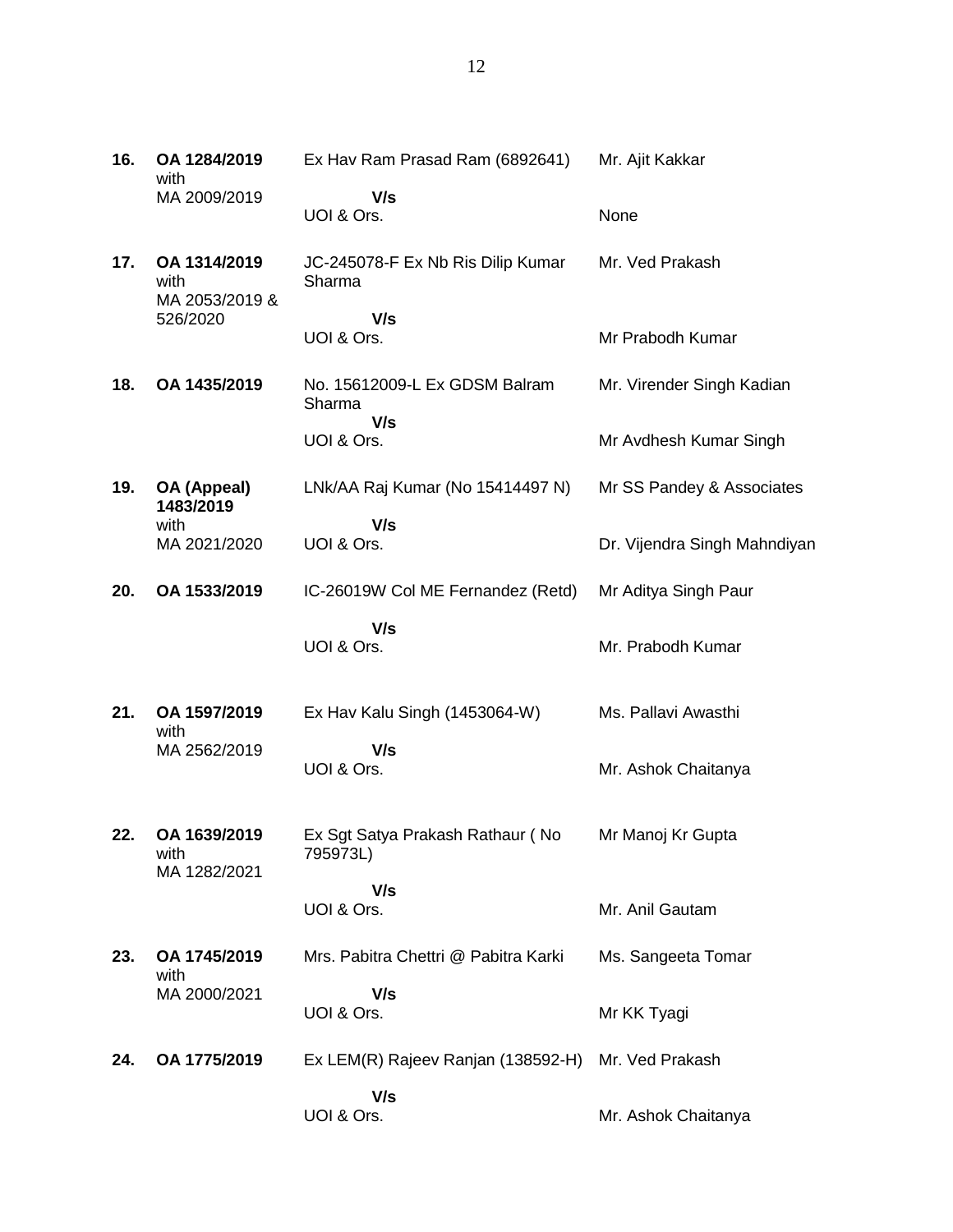| 25. | OA 1776/2019                          | Ex POA(AH) Amit Kumar Yadav<br>$(138386-R)$<br>V/s    | Mr. Ved Prakash                               |
|-----|---------------------------------------|-------------------------------------------------------|-----------------------------------------------|
|     |                                       | UOI & Ors.                                            | Mr. Ashok Chaitanya                           |
| 26. | OA 1796/2019<br>with                  | No. 50860-R Cmde Srinivas Chikkerur<br>(Retd.)        | Mr. Shakti Chand Jaidwal                      |
|     | MA 2745/2021                          | V/s<br>UOI & Ors.                                     | Gp Capt Karan Singh Bhati, Sr.<br><b>CGSC</b> |
| 27. | OA 1810/2019                          | Air Cmde Mrigiindra Singh (Retd) (No<br>17324)<br>V/s | Mr Baljeet Singh                              |
|     |                                       | UOI & Ors.                                            | Mr. Avdhesh Kumar Singh                       |
| 28. | OA 2111/2019                          | No. 26080 Wg Cdr Ranbir Singh<br>(Retd.)              | Mr. Baljeet Singh                             |
|     |                                       | V/s<br>UOI & Ors.                                     | Mr. Ashok Chaitanya                           |
| 29. | OA 546/2020<br>with<br>MA 2047/2020 & | Ex Nb Sub Yash Bhan Sudhir Pathak<br>(JC 758331 Y)    | Mr Virender Singh Kadian                      |
|     | 660/2020                              | V/s<br>UOI & Ors.                                     | Mr Y P Singh                                  |
| 30. | OA 655/2020<br>with                   | Smt. Krishna                                          | Mr. A K Trivedi                               |
|     | MA 784/2020                           | V/s<br>UOI & Ors.                                     | Mr Avdhesh Kumar Singh                        |
| 31. | OA 751/2020<br>with                   | 16012963F Ex L/ Nk Laxman Ram                         | Mr Virender Singh Kadian                      |
|     | MA 884/2020                           | V/s<br>UOI & Ors.                                     | Mr. Neeraj, Sr. CGSC                          |
| 32. | OA 752/2020<br>with                   | 776789-L Ex Sgt Raghawendra Singh                     | Mr. Virender Singh Kadian                     |
|     | MA 686/2021 &<br>885/2020             | V/s<br>UOI & Ors.                                     | Mr. J S Rawat                                 |
| 33. | OA 753/2020<br>with                   | 691777A Ex Sgt Ved Prakash Sharma                     | Mr. Virender Singh Kadian                     |
|     | MA 1495/2021 &<br>886/2020            | V/s<br>UOI & Ors.                                     | Mr. K K Tyagi                                 |
| 34. | OA 756/2020<br>with                   | 626782F Ex WO (HFO) Satyendra<br>Kumar<br>V/s         | Mr. Virender Singh Kadian                     |
|     | MA 889/2020                           | UOI & Ors.                                            | Dr. Vijendra Singh Mahndiyan                  |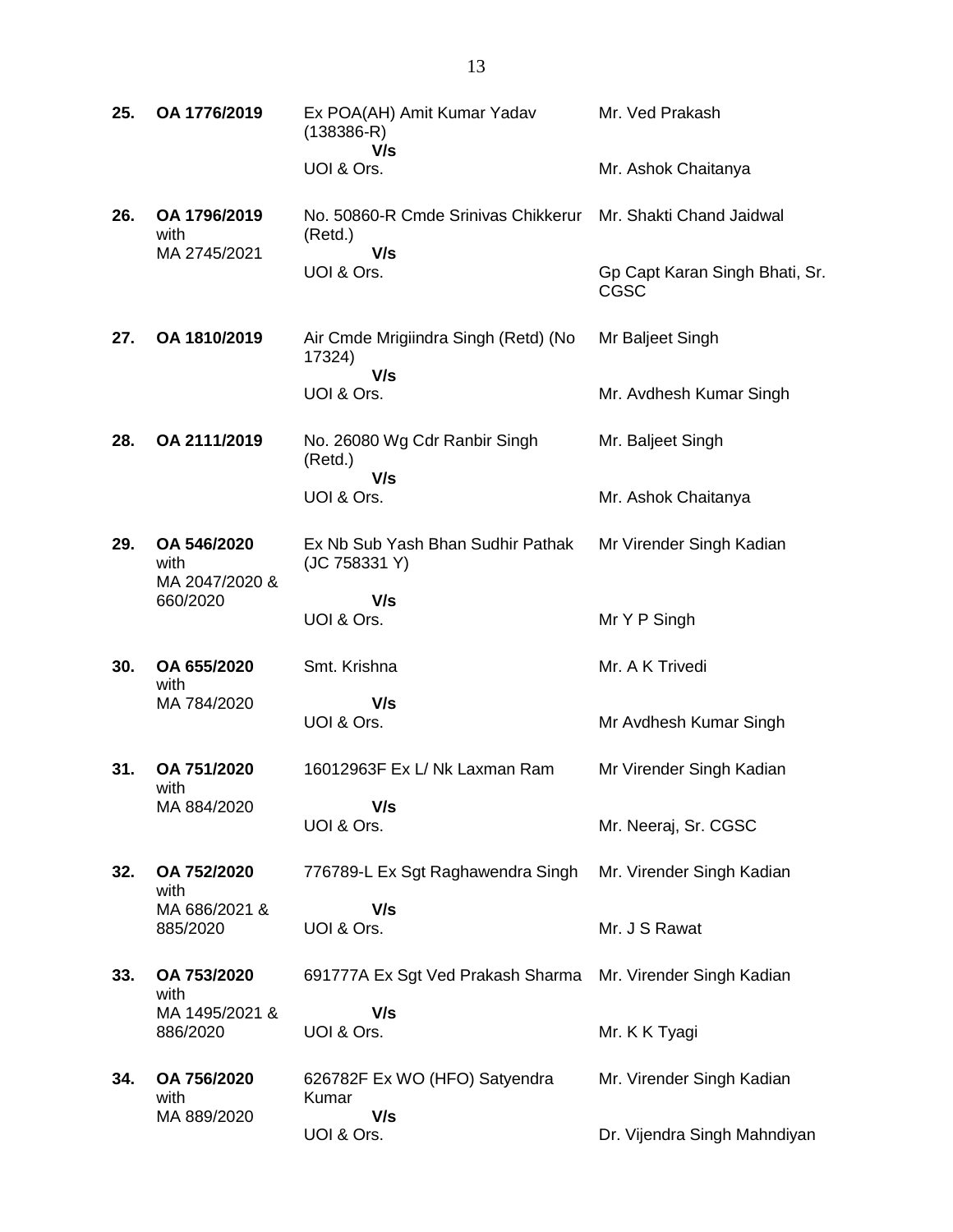| 35. | OA 757/2020<br>with<br>MA 793/2021 &   | 689338G Ex Sgt Manotosh Kumar<br>Madhu                      | Mr. Virender Singh Kadian                  |
|-----|----------------------------------------|-------------------------------------------------------------|--------------------------------------------|
|     | 890/2020                               | V/s<br>UOI & Ors.                                           | Dr. Vijendra Singh Mahndiyan               |
| 36. | OA 764/2020<br>with<br>MA 468/2021     | 13880528 Ex Hony Nb Sub Bhawar<br>Singh<br>V/s              | Mr. Virender Singh Kadian                  |
|     |                                        | UOI & Ors.                                                  | Mr. Arvind Kumar                           |
| 37. | OA 1184/2020<br>with<br>MA 1352/2021 & | Ex JWO Tejomurtula Srinivas (638332- Mr Ajit Kakkar<br>L)   |                                            |
|     | 1365/2020                              | V/s<br>UOI & Ors.                                           | Mr. K K Tyagi                              |
|     |                                        |                                                             |                                            |
| 38. | OA 1185/2020<br>with<br>MA 1366/2020 & | Mrs. Sheena Shergil W/O Late Wg<br>Cdr. Jagjit Singh(25242) | Mr. Baljeet Singh & Ms. Deepika<br>Sheoran |
|     | 344/2021                               | V/s<br>UOI & Ors.                                           | Mr. JS Rawat                               |
| 39. | OA 1186/2020<br>with<br>MA 1367/2020   | Ex Sgt Arun Kumar Sharma (697016-<br>N)                     | Ms Pallavi Awasthi                         |
|     |                                        | V/s<br>UOI & Ors.                                           | Mr. Ashok Chaitanya                        |
| 40. | OA 1187/2020<br>with<br>MA 1368/2020   | 14241453 Ex-HAV Polumuru Eswara<br>Rao                      | Mr Ajeet Yadav/Rakesh Kr Singh             |
|     |                                        | V/s<br>UOI & Ors.                                           | Mr. V Pattabhi Ram                         |
| 41. | OA 1188/2020<br>with                   | 770832-L Ex Sgt Shree Pal Singh                             | Mr. Virender Singh Kadian                  |
|     | MA 1369/2020                           | V/s<br>UOI & Ors.                                           | Dr. Vijendra Singh Mhandiyan               |
| 42. | OA 1190/2020<br>with<br>MA 1371/2020 & | HFO Ram Shekher Shukla (Retd) (No<br>634480)                | Mr Manoj Kr Gupta                          |
|     | 574/2021                               | V/s<br>UOI & Ors.                                           | Mr. Prabodh Kumar                          |
| 43. | OA 1800/2020<br>with                   | Ex Nk/MT Ram Kumar (14801744F)                              | Mr Rajesh Nandal                           |
|     | MA 2079/2020 &<br>628/2021             | V/s<br>UOI & Ors.                                           | Mr Jyotsana Kaushik                        |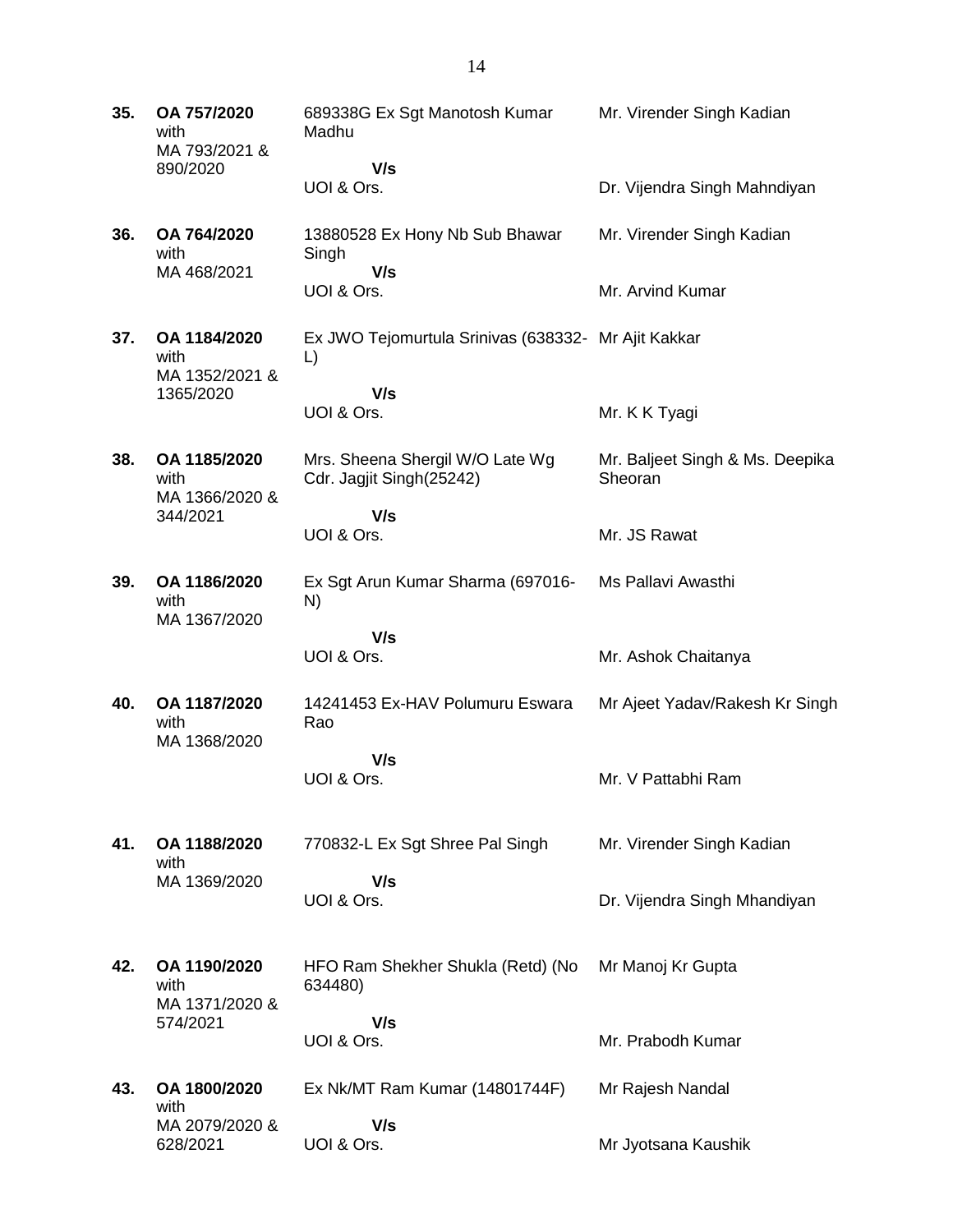| 44. | OA 1880/2020                           | Ex LS (GS) Rajesh Bhandari (No<br>211429 Y)                    | Mr Ved Prakash                                                                     |
|-----|----------------------------------------|----------------------------------------------------------------|------------------------------------------------------------------------------------|
|     |                                        | V/s<br>UOI & Ors.                                              | Gp Capt Karan Singh Bhati, Sr<br><b>CGSC</b>                                       |
| 45. | OA 1884/2020<br>with<br>MA 2182/2020 & | Ex Sep Parmod Kumar (Army No-<br>10316473 Y)<br>V/s            | Ms Archana Ramesh                                                                  |
|     | 3011/2021                              | UOI & Ors.                                                     | Mr. Waize Ali Noor                                                                 |
| 46. | OA 83/2021<br>with<br>MA 94/2021       | MWO Jagdish Kumar Ramawat (Retd)<br>(No 668407 K)<br>V/s       | Mr BP Vaishnav & Associates                                                        |
|     |                                        | UOI & Ors.                                                     | Gp Capt Karan Singh Bhati, Sr<br><b>CGSC</b>                                       |
| 47. | OA 85/2021<br>with                     | Ex Sep Dharamvir (4176300)                                     | Mr A K Trivedi & Associates                                                        |
|     | MA 2197/2021                           | V/s<br>UOI & Ors.                                              | Mr K K Tyagi                                                                       |
| 48. | OA 87/2021<br>with<br>MA 97/2021       | Smt Maina Devi M/o Late Sep Mohit<br>Kumar (14951195 L)<br>V/s | Ms Archana Ramesh                                                                  |
|     |                                        | UOI & Ors.                                                     | Mr Niranjana Dass for R 1-2 &<br>Ms. Anjali Vohra for R-3 & Mr<br>Sant Ram for R-6 |
| 49. | OA 96/2021<br>with<br>MA 115/2021 &    | (704960 R) JWO Dilip Kumar Pandey<br>(Retd)                    | Mr A K Chaudhary                                                                   |
|     | 2071/2021                              | V/s<br>UOI & Ors.                                              | Mr. Prabodh Kumar                                                                  |
| 50. | OA 472/2021<br>with<br>MA 115/2022 &   | Sgt Indra Bhushan Singh (Retd) (No<br>767236)                  | Mr Manoj Kr Gupta                                                                  |
|     | 545/2021                               | V/s<br>UOI & Ors.                                              | Mr. Y P Singh                                                                      |
| 51. | OA 546/2021                            | Anita Devi W/o Late Sgt N .S .Dalal<br>(Ser.No. 676018A)       | Mr Shiv Ram Singh & Girindra<br>kumar Pathak                                       |
|     |                                        | V/s<br>UOI & Ors.                                              | Mr Y P Singh                                                                       |
| 52. | OA 551/2021<br>with<br>MA 614/2021     | Sqn Ldr Vidhyasagar Lahanu Korde<br>(Retd) (31366-T)           | Mr Ajit Kakkar & Associates                                                        |
|     |                                        | V/s<br>UOI & Ors.                                              | Mr Harish V Shankar                                                                |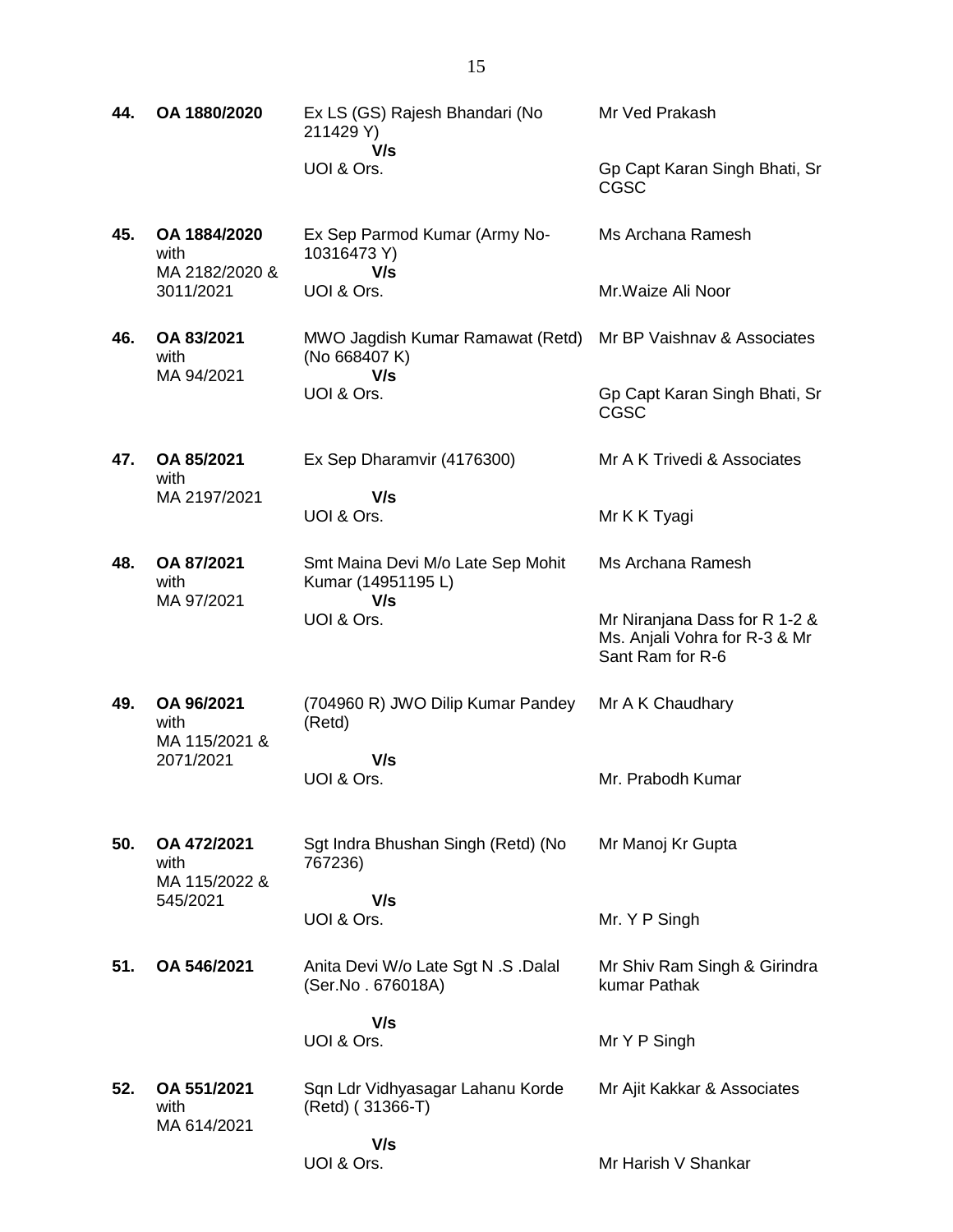| 53. | OA 552/2021<br>with<br>MA 607/2021  | Ex Hav R Jagdeeswara Rao (Service<br>No 8033822-P) | Mr Praveen Kumar                                |
|-----|-------------------------------------|----------------------------------------------------|-------------------------------------------------|
|     |                                     | V/s<br>UOI & Ors.                                  | Mr Harish V Shankar                             |
| 54. | OA 566/2021<br>with                 | HFL Youdhisthir Singh (Retd) (No<br>666712)        | Mr Manoj Kr Gupta                               |
|     | MA 626/2021                         | V/s<br>UOI & Ors.                                  | Mr. Waize Ali Noor                              |
| 55. | OA 847/2021<br>with                 | Ex HAV (Hony Nb Sub) Mangat Singh<br>(6367650 K)   | Mr Ashok Kumar & Mr Pardeep<br>Singh Nandal     |
|     | MA 898/2021                         | V/s<br>UOI & Ors.                                  | Mr. Rajeev Kumar                                |
| 56. | OA 1641/2021<br>with                | Ex Sgt Pramod Kumar Sharma<br>(718005 H)           | Mr Kritendra Tiwari                             |
|     | MA 1598/2021                        | V/s<br>UOI & Ors.                                  | Mr. Satya Ranjan Swain                          |
| 57. | OA 1643/2021<br>with                | Sgt Manas Ranjan Kaunri (Retd) (No<br>795118)      | Mr Vikas Kochar                                 |
|     | MA 1600/2021                        | V/s<br>UOI & Ors.                                  | Gp Capt Karan Singh Bhati, Sr<br><b>CGSC</b>    |
| 58. | OA 1644/2021<br>with<br>MA 545/2022 | Ex CPO M Suresh Kumar Yadav (No<br>175022 B)       | Mr Ved Prakash & Devendra<br>Kumar              |
|     |                                     | V/s<br>UOI & Ors.                                  | Mr. Shyam Narayan                               |
| 59. | OA 1645/2021                        | Ex PO AOF Rajeev Raj Singh (212816<br>Z)           | Mr Ved Prakash & Mr Devendra<br>Kumar           |
|     |                                     | V/s                                                | Ms. Suman Chauhan                               |
|     |                                     | UOI & Ors.                                         |                                                 |
| 60. | OA 1646/2021                        | (IC-43830 K) Col Benny Sebastian<br>(Retd)<br>V/s  | Mr Jasman Singh Sethi (DM<br>Juris Consultants) |
|     |                                     | UOI & Ors.                                         | Mr. V Pattabhi Ram                              |
| 61. | OA 1648/2021<br>with                | Ex Ld Rajveer Singh (1065361 H)                    | Mr Virender Singh Kadian                        |
|     | MA 1602/2021                        | V/s<br>UOI & Ors.                                  | Mr. K K Tyagi                                   |
| 62. | OA 1650/2021<br>with                | Hfl Ranjit Kumar Singh Retd (661010)               | Mr Manoj Kumar Gupta                            |
|     | MA 1603/2021                        | V/s<br>UOI & Ors.                                  | Mr K K Tyagi                                    |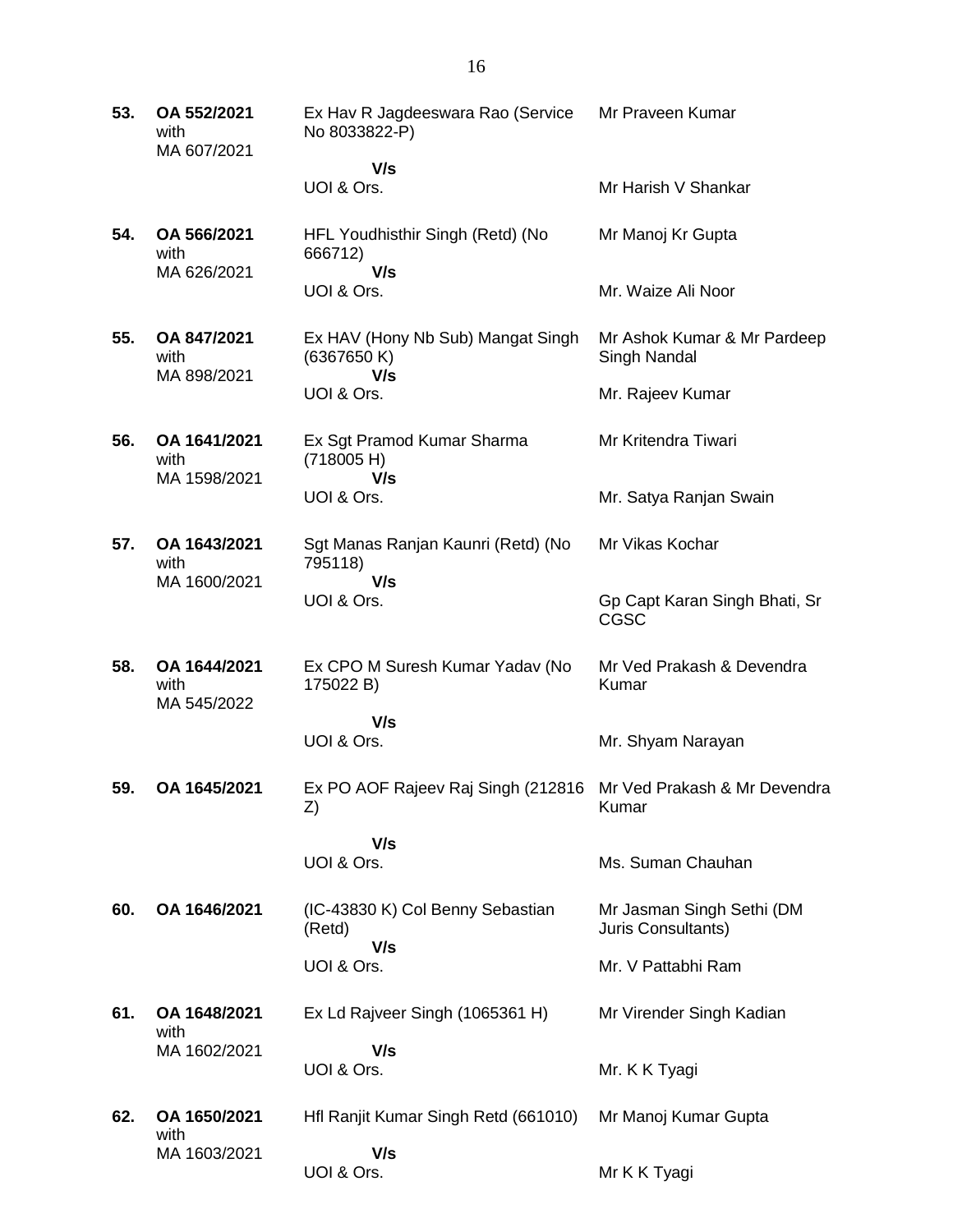**63. OA 1651/2021** with MA 1604/2021 Cdr P Rama Rao (Retd) (88131-Y)  **V/s** UOI & Ors. Mr Ved Prakash & Devendra Kumar Mr. Y P Singh **64. OA 1653/2021** with MA 1606/2021 Ex Sgt Shiv Kumar Jaiswal (No 768855)  **V/s** UOI & Ors. Mr Virender Singh Kadian Mr. K K Tyagi **65. OA 2325/2021** Avinash Kumar Singh (Ex Sgt 724099- K)  **V/s** UOI & Ors. Mr Omprakash Kr Srivastava & Rajesh Kumar Mr. Satya Ranjan Swain **66. OA 2326/2021** with MA 2438/2021 HFO Rishi Pal (Retd) (No 659349 K)  **V/s** UOI & Ors. Mr Ombir Singh Mandaar & Anuj Saini Ms Suman Chauhan **67. OA 2362/2021** with MA 2471/2021 Ex Nk Surender Singh (2691391 L)  **V/s** UOI & Ors. Mr J P Sharma & Associates Ms Jyotsna Kaushik **68. OA 2363/2021** with MA 2472/2021 & 880/2022 Ex Hav Sudip Kumar (6392338 M)  **V/s** UOI & Ors. Mr Ved Prakash & Mr Devendra Kumar Ms Jyotsna Kaushik **69. OA 2364/2021** with MA 2473/2021 Ex CPL Dharmendra Choubey (724307 Mr Ved Prakash & Mr Devendra F)  **V/s** UOI & Ors. Kumar Mr Niranjana Das **70. OA 2367/2021** JWO Mohinder Pal (Retd) (626597)  **V/s** UOI & Ors. Mr Manoj Kr Gupta Mr Rajeev Kumar **Pleadings Complete 71. OA 108/2014** with MA 548/2014 Dr. Ajamal Singh Bhayal  **V/s** UOI & Ors. Mr Devendra Singh Mr Avdhesh Kumar Singh **WITH**

| 72. | OA 178/2014 | Gp Capt (Dr. KP Singh) | Mr Devendra Singh & Anant K<br>Vatsva |
|-----|-------------|------------------------|---------------------------------------|
|     |             | V/s                    |                                       |
|     |             | UOI & Ors.             | Mr Karan Singh Bhati, Sr CGSC         |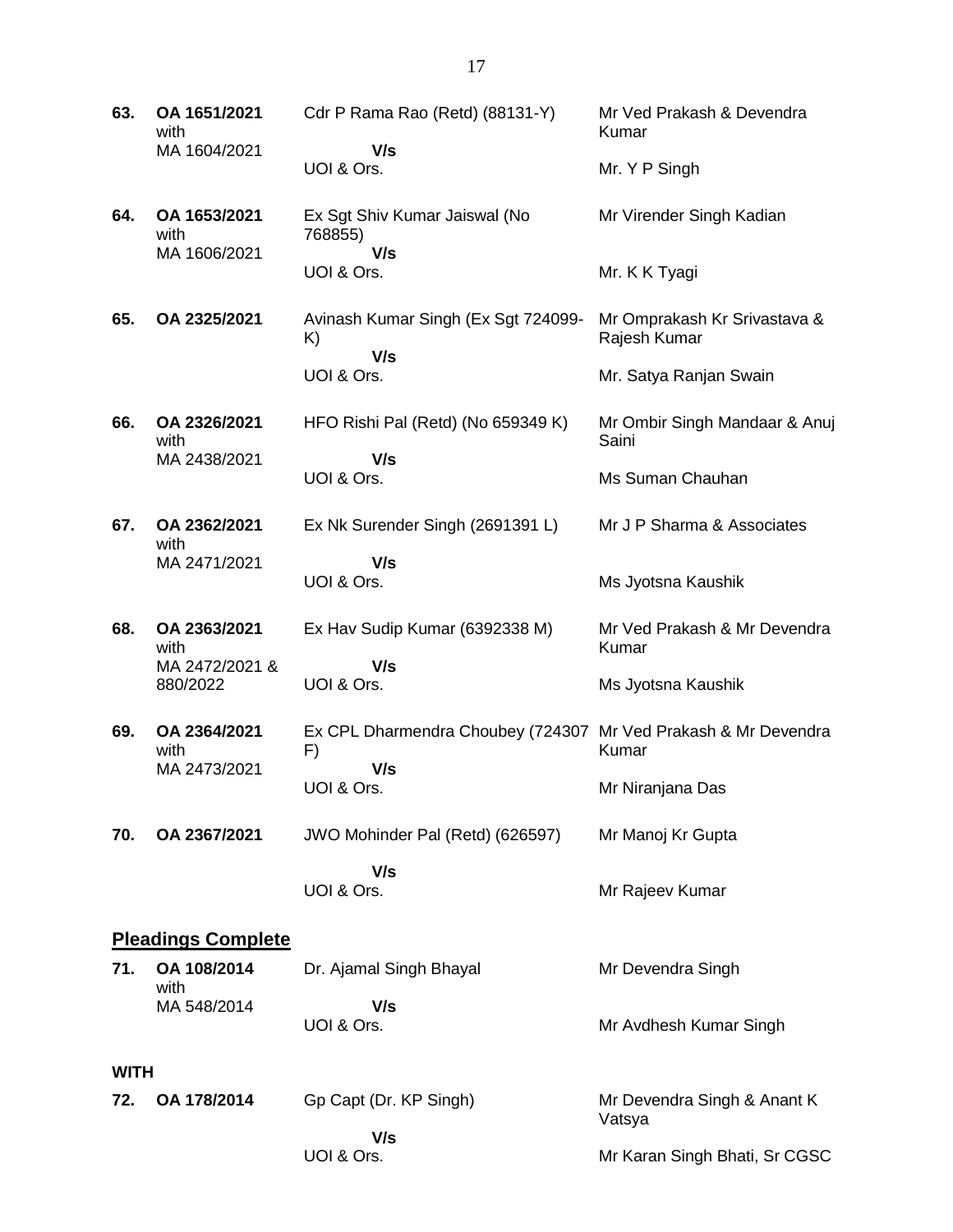| 73.         | OA 433/2014         | Ex Wg Cdr SP Singh                                                                              | Mr. Mohammed Mujeeb & Ashar<br>Rai Mujeeb                   |
|-------------|---------------------|-------------------------------------------------------------------------------------------------|-------------------------------------------------------------|
|             |                     | V/s<br>UOI & Ors.                                                                               | Gp Capt Karan Singh Bhati, Sr<br>CGSC with Mr Prabodh Kumar |
| 74.         | OA 450/2015         | Maj R C Maharana (Retd.)                                                                        | Mr. N K Ghai                                                |
|             |                     | V/s<br>UOI & Ors.                                                                               | Mr SD Windlesh                                              |
| 75.         | OA 676/2015<br>with | Naik Pritam Singh (Retd)                                                                        | Ms. Archana Ramesh                                          |
|             | MA 723/2015         | V/s<br>UOI & Ors.                                                                               | Mr KK Tyagi                                                 |
| 76.         | OA 687/2015         | Lt Col Dadan Chaubey (Retd)                                                                     | Ms. Archana Ramesh                                          |
|             |                     | V/s<br>UOI & Ors.                                                                               | Mr Anil Gautam                                              |
| 77.         | OA 1100/2015        | Ex Capt Ramesh Kumar Seth (Since<br>Deceased) Represented through his<br>wife Mrs. Parveen Seth | Mr. S S Pandey                                              |
|             |                     | V/s<br>UOI & Ors.                                                                               | Ms Jyotsana Kaushik                                         |
| 78.         | OA 429/2016<br>with | Ex Nk (TA) Dev Bahadur Thapa                                                                    | Mr. R K Tripath                                             |
|             | MA 1155/2019        | V/s<br>UOI & Ors.                                                                               | Mr YP Singh                                                 |
| <b>WITH</b> |                     |                                                                                                 |                                                             |
| 79.         | OA 428/2016         | Ex Nk (TA) Amrita Nand Badola                                                                   | Mr. R K Tripathi                                            |
|             |                     | V/s<br>UOI & Ors.                                                                               | Mr JS Rawat                                                 |
| 80.         | OA 819/2016         | Capt. V P Sharma (Retd.) (deceased<br>through LR Shiva Sharma)<br>V/s                           | Mr. Ajit Kakkar                                             |
|             |                     | UOI & Ors.                                                                                      | Mr Avdhesh Kumar Singh                                      |
| 81.         | OA 822/2016<br>with | Ex Sep Sh. Bhagwan                                                                              | Mr. J P Sharma                                              |
|             | MA 627/2016         | V/s<br>UOI & Ors.                                                                               | Ms Jyotsana Kaushik                                         |
| 82.         | OA 875/2016         | Lt Col (Retd) Ramanpreet Singh Bajwa Mr. Mohan Kumar, Rashmi                                    | Singh, Rohit Pratap & Associates                            |
|             |                     | V/s<br>UOI & Ors.                                                                               | Mr Avdhesh Kumar Singh                                      |
|             |                     |                                                                                                 |                                                             |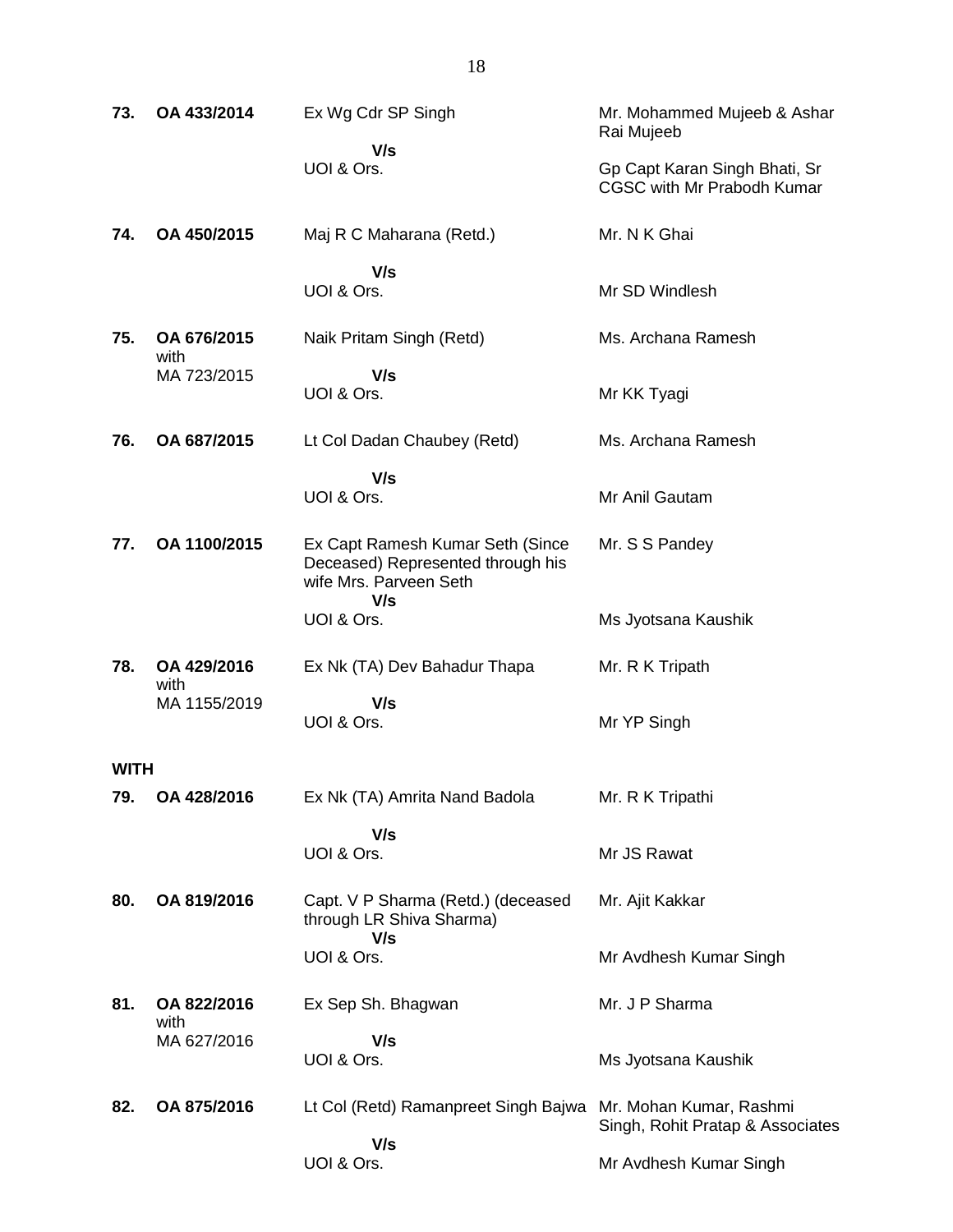| 83. | OA 1391/2016<br>with                          | Ex Sep Mam Chand                                              | Mr. V S Kadian               |
|-----|-----------------------------------------------|---------------------------------------------------------------|------------------------------|
|     | MA 1040/2016                                  | V/s<br>UOI & Ors.                                             | Dr Vijendra Singh Mahndiyan  |
| 84. | OA 72/2017<br>with                            | Smt. Saraswati Thapa                                          | Ms. Sangeeta Tomar           |
|     | MA 1336/2018,<br>85/2018 & 86/2018 UOI & Ors. | V/s                                                           | <b>Mr Arvind Patel</b>       |
| 85. | OA 189/2017<br>with                           | Ex Rect Vishnu Pal Singh                                      | Mr. V S Kadian               |
|     | MA 148/2017                                   | V/s<br>UOI & Ors.                                             | Mr V Pattabhi Ram            |
| 86. | OA 692/2017<br>with                           | Ex-HFO Chandra Shekhar Pathak                                 | Mr. Praveen Kumar            |
|     | MA 581/2017                                   | V/s<br>UOI & Ors.                                             | Dr. Vijendra Singh Mahndiyan |
| 87. | OA 943/2017                                   | Nk Jaspal Singh                                               | Dr. Ritu Bhardwaj            |
|     |                                               | V/s<br>UOI & Ors.                                             | Mr. Arvind Patel             |
| 88. | OA 1347/2017                                  | Ex Leading Sigmn Nand Kishore                                 | Mr. I S Singh/Abhishek Singh |
|     |                                               | V/s<br>UOI & Ors.                                             | Dr. Vijendra Singh Mahndiyan |
| 89. | OA 1619/2017                                  | No. 14210175 Ex Sigmn Ranbir Singh                            | Mr Saurabh Jainth            |
|     |                                               | V/s<br>UOI & Ors.                                             | Mr YP Singh                  |
| 90. | OA 175/2018<br>with<br>MA 120/2018            | Neelapu Chandra Shekhar Reddy Ex<br>EAP-3 No.-181877-H<br>V/s | Mr. Ved Prakash              |
|     |                                               | UOI & Ors.                                                    | Ms Barkha Babbar             |
| 91. | OA 685/2018                                   | No. 108688W Ex LME A Ramesh                                   | Mr. I S Singh/Abhishek Singh |
|     |                                               | V/s<br>UOI & Ors.                                             | Mr Rajesh Kumar Das          |
| 92. | OA 756/2018<br>with                           | MR-05373X Col Ajay Gupta (Retd)                               | Mr.V S Kadian                |
|     | MA 623/2018                                   | V/s<br>UOI & Ors.                                             | Mr. J S Rawat                |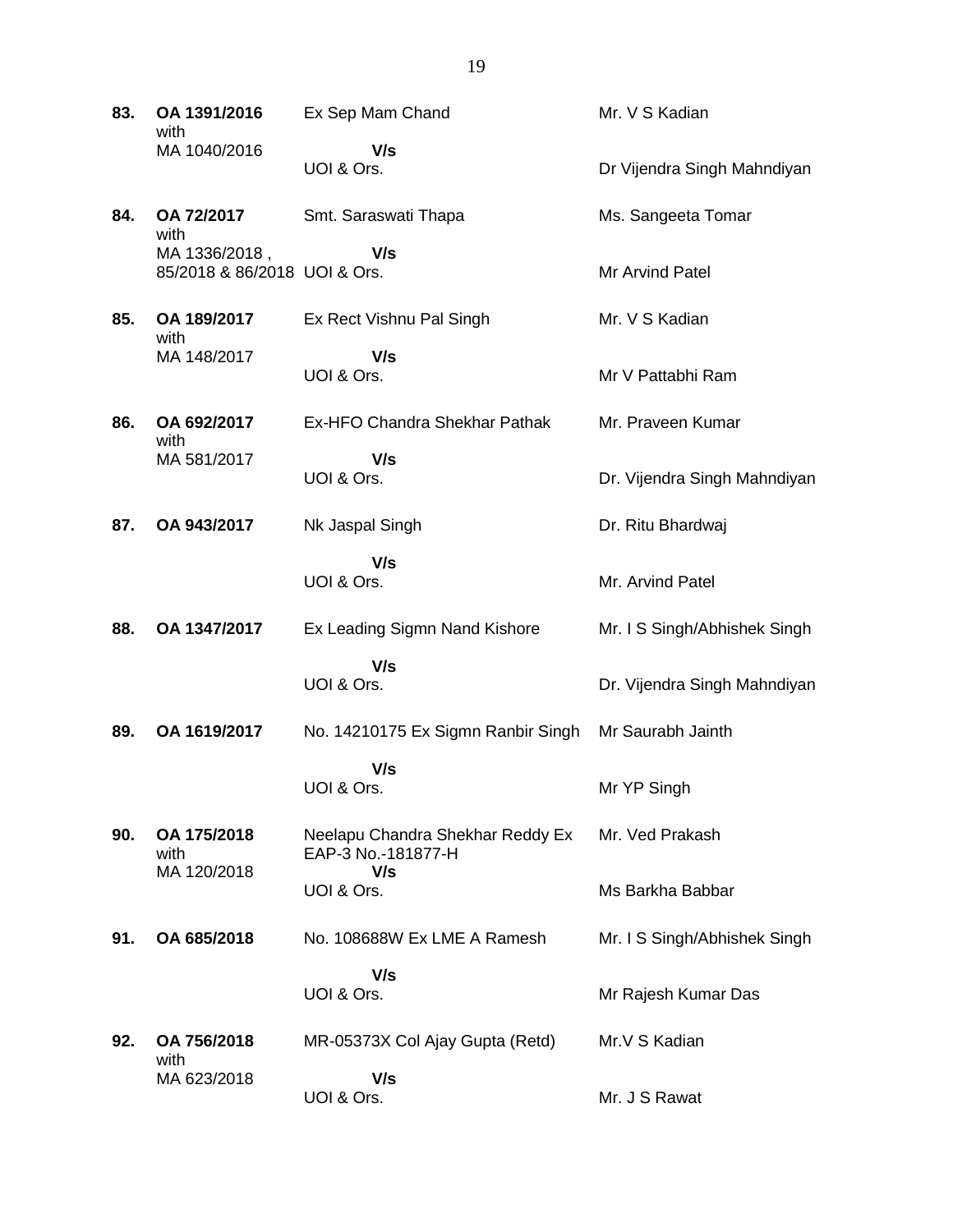| 93.  | OA 1474/2018                              | SS-41647H Capt Rohit Misra (Retd)                        | Mr. Rajendra Kumar                                        |
|------|-------------------------------------------|----------------------------------------------------------|-----------------------------------------------------------|
|      |                                           | V/s<br>UOI & Ors.                                        | Mr. Avdhesh Kumar Singh                                   |
| 94.  | OA 1519/2018                              | Smt. Raj Kumari                                          | Mr. S S Pandey & Associates                               |
|      | with<br>MA 1585/2018                      | V/s<br>UOI & Ors.                                        | Mr. Prabodh Kumar for R 1-5 &<br>Ms. Anjali Vohra for R-6 |
| 95.  | OA 14/2019                                | IC-45180 Col Veerendra Mohan<br>(Retd.)                  | Ms. Spitti A Sarkar                                       |
|      |                                           | V/s<br>UOI & Ors.                                        | Dr. Vijendra Singh Mahndiyan                              |
| 96.  | OA 346/2019<br>with                       | No. 20119-H Gp Capt SK Singh (Retd.) Ms. Pallavi Awasthi |                                                           |
|      | MA 885/2019                               | V/s<br>UOI & Ors.                                        | Mr. Ashok Chaitanya                                       |
| 97.  | OA 362/2019<br>with<br>MA 1634/2019       | No 6932225X Ex Hav Promod Kumar<br>TS                    | Mr. IS Yadav                                              |
|      |                                           | V/s<br>UOI & Ors.                                        | Ms. Barkha Babber                                         |
| 98.  | OA 614/2019                               | Ex LS Santosh Kumar (136624-K)                           | Mr. Ved Prakash                                           |
|      |                                           | V/s<br>UOI & Ors.                                        | Mr. Arvind Patel                                          |
| 99.  | OA 922/2019<br>with                       | Ex Capt Ajit Kumar (IC 53252 N)                          | Mr SS Pandey & Associates                                 |
|      | MA 1568/2019                              | V/s<br>UOI & Ors.                                        | Mr. Neeraj, Sr. CGSC                                      |
| 100. | OA 1048/2019<br>with                      | No. 3188525-F Ex Sep Arvind Kumar                        | Mr. J P Sharma & Associates                               |
|      | MA 1724/2019                              | V/s<br>UOI & Ors.                                        | Mr Prabodh Kumar                                          |
|      | 101. OA 1142/2019<br>with<br>MA 1858/2019 | Ex Sep Saroj Kumar Yadav (No<br>10213271 X)              | Mr Ved Prakash                                            |
|      |                                           | V/s<br>UOI & Ors.                                        | Mr. K K Tyagi                                             |
|      | 102. OA 1234/2019<br>with<br>MA 1971/2019 | Smt Sumitra Mother of No 3018764<br>Late Sep Sachin      | Mr. Rajiv Manglik                                         |
|      |                                           | V/s                                                      |                                                           |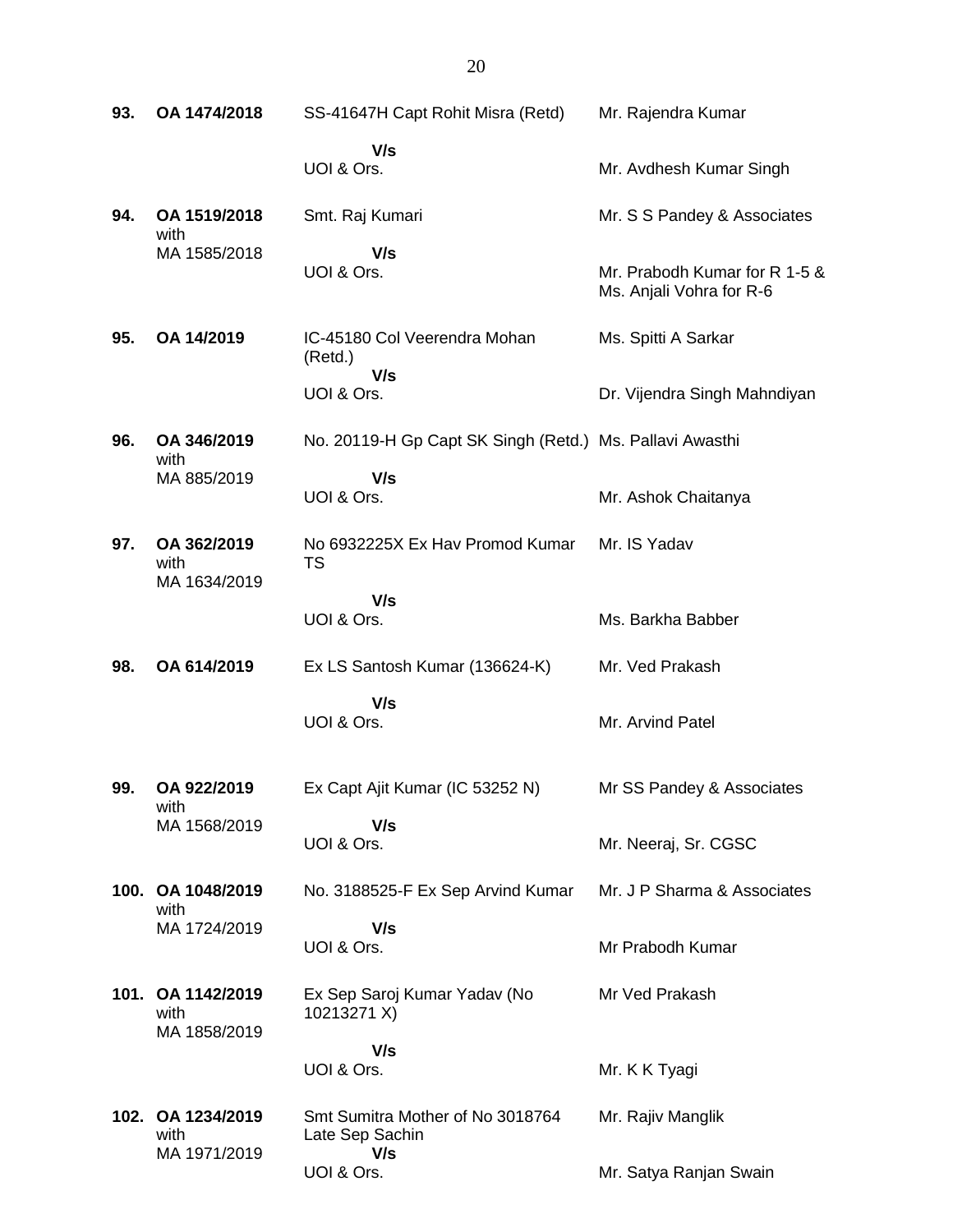|      | 103. OA 1744/2019         | Ex WO Pradeep Kumar Sharma<br>(678644-N)<br>V/s | Mr. Praveen Kumar                                    |
|------|---------------------------|-------------------------------------------------|------------------------------------------------------|
|      |                           | UOI & Ors.                                      | Mr V Pattabhi Ram                                    |
|      | 104. OA 1774/2019<br>with | Ex Sgt Ajendra Kumar (769978-K)                 | Mr. Virender Singh Kadian                            |
|      | MA 2681/2019              | V/s<br>UOI & Ors.                               | Mr. K K Tyagi                                        |
|      | 105. OA 1795/2019<br>with | Ex Cpl P Pant (737338-G)                        | Mr. Virender Singh Kadian                            |
|      | MA 2684/2019              | V/s<br>UOI & Ors.                               | Mr. Anil Kumar Gautam                                |
|      | 106. OA 1809/2019         | Ex PO AF Rajneesh Kumar (No<br>139306F)<br>V/s  | Mr. Ved Prakash                                      |
|      |                           | UOI & Ors.                                      | Mr. Avdhesh Kumar Singh                              |
|      | 107. OA 2417/2019         | Ex Sgt Lalit Kumar Thakur (775372-A)            | Mr. Virender Singh Kadian                            |
|      |                           | V/s<br>UOI & Ors.                               | Mr. J S Yadav                                        |
|      | 108. OA 2424/2019<br>with | Col Raj Kumar Singh (Retd) (IC-<br>25823L)      | Mr OS Punia                                          |
|      | MA 3306/2019              | V/s<br>UOI & Ors.                               | Mr VS Tomar                                          |
|      | 109. OA 536/2020<br>with  | Ex Hav Gopal Singh (6482418-L)                  | Mr. Praveen Kumar                                    |
|      | MA 644/2020               | V/s<br>UOI & Ors.                               | Mr. Shyam Narayan                                    |
|      | 110. OA 754/2020<br>with  | 648612-K Ex HFO Pranay Kumar Das                | Mr. Virender Singh Kadian                            |
|      | MA 887/2020               | V/s<br>UOI & Ors.                               | Mr. K K Tyagi                                        |
| 111. | OA 755/2020<br>with       | Ex WO Sheo Chand Ram (646209)                   | Mr. Virender Singh Kadian                            |
|      | MA 888/2020               | V/s<br>UOI & Ors.                               | Mr. Arvind Patel                                     |
|      | 112. OA 759/2020          | Ex Nk (TS) Ramvir Singh (7779717 N)             | Mr. Ajit Kakkar, Ms Alpana<br>Yadav and Madhuri Koli |
|      |                           | V/s<br>UOI & Ors.                               | Mr. Neeraj, Sr. CGSC                                 |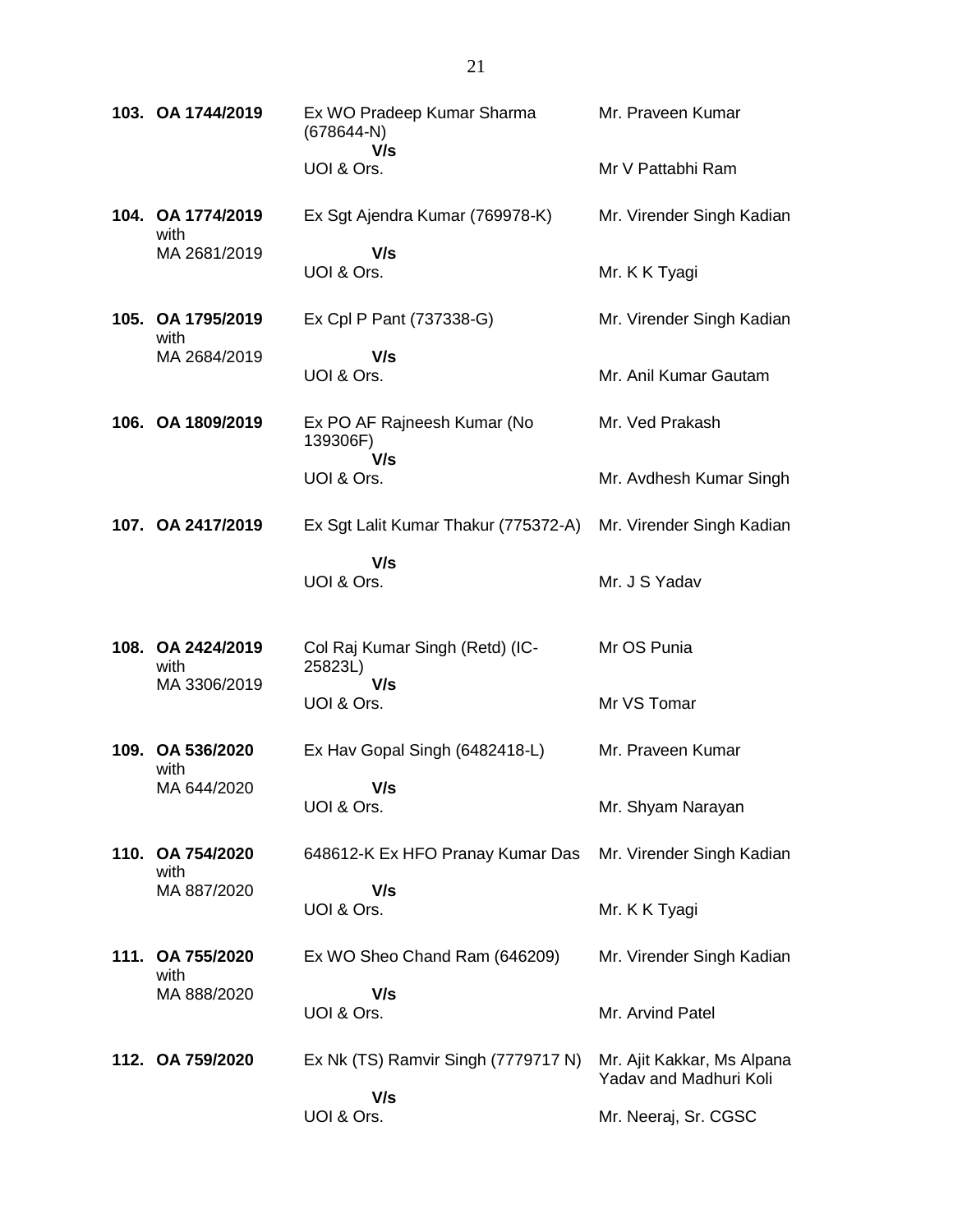**113. OA 763/2020** with MA 893/2020 Gp Capt I D Sharma (Retd.) (18913-G) Mr. Ajit Kakkar  **V/s** UOI & Ors. Mr. Arvind Patel **114. OA 1189/2020** with MA 1370/2020 Brig Rajat Jairath (Retd.) (IC-39508A)  **V/s** UOI & Ors. Mr Chaitanya Agarwal Mr. Rajeev Kumar **115. OA 1878/2020** EX LS (US) Ajay Singh Rathore(No 211845-T)  **V/s** UOI & Ors. Mr Ved Prakash Mr Arvind Patel **116. OA 1885/2020** Ex HFO Devendra Bahadur SIngh (No Mr Praveen Kumar 684309 F)  **V/s** UOI & Ors. Mr Rajeev Kumar **117. OA 1888/2020** with MA 2186/2020 Ex CH ERA Virendra Kumar Rana (181114 Z)  **V/s** UOI & Ors. Mr Ved Prakash Mr Arvind Patel **118. OA 89/2021** Ex Sgt Ajay Pratap Singh (781205 A)  **V/s** UOI & Ors. Mr Omprakash Kr Srivastava & Mr Rajesh Kumar Mr V S Tomar **119. OA 364/2021** Ex JWO Amit Kumar Singh (737060-A) Mr Rakesh Kumar Singh  **V/s** UOI & Ors. Dr. Vijendra Singh Mahndiyan **120. OA 370/2021** Nb Sub (AIG) SK Mishra (JC 304145 F)  **V/s** UOI & Ors. Mr Indra Sen Singh & Ms Kirtika **Chhatwal** Mr. Shyam Narayan **121. OA 2356/2021** Smt Tara Devi Wd/o No 07059744 K Ex Hav (Hony Nb Sub) Sone Lal  **V/s** UOI & Ors. Mr JP Sharma & Associate Ms Suman Chauhan **122. OA 2408/2021** with MA 2511/2021 & 894/2022 (13957583 F) Nk Karamvir (Retd)  **V/s** UOI & Ors. Mr B P Vaishnav & Associates Ms Jyotsna Kaushik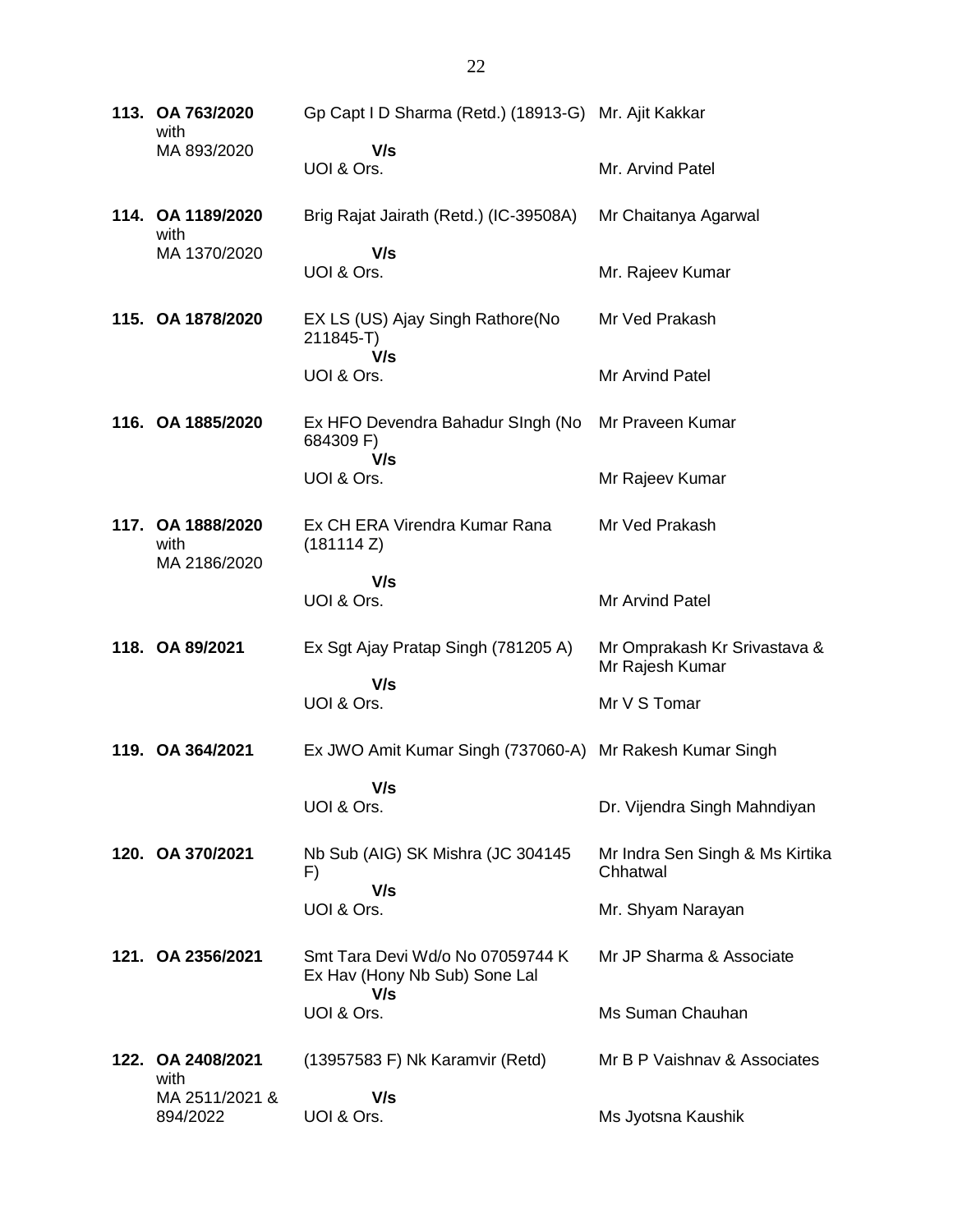| 123. OA 2433/2021 | Ex Sub Kalamkar Shree Krishna Tabaji Mr IS Yadav |                    |
|-------------------|--------------------------------------------------|--------------------|
| with              | (JC 461095 P)                                    |                    |
| MA 893/2022       | V/s                                              |                    |
|                   | UOI & Ors.                                       | Ms Jyotsna Kaushik |

# **HON'BLE MS. JUSTICE SUNITA GUPTA WILL NOT SIT SINGLY**

|    | S. No. Case No.              | <b>Parties Name</b>                                | <b>Advocate for Petitioner /</b><br><b>Respondents</b> |
|----|------------------------------|----------------------------------------------------|--------------------------------------------------------|
|    | <b>For Hearing</b>           |                                                    |                                                        |
| 1. | OA 266/2018<br>(RB, CHENNAI) | Ex Sub C Muthaian (TJ 2090L)                       | Ms Edwin Jerome & V.K.                                 |
|    |                              | V/s                                                | Vijayakumaran                                          |
|    |                              | UOI & Ors.                                         | Mr V. Balasubramanian                                  |
| 2. | OA 267/2018<br>(RB, CHENNAI) | Ex Hony Nb Sub M Chelladurai<br>(10452492K)<br>V/s | Mr M Selvaraj                                          |
|    |                              | UOI & Ors.                                         | Mr V. Balasubramanian                                  |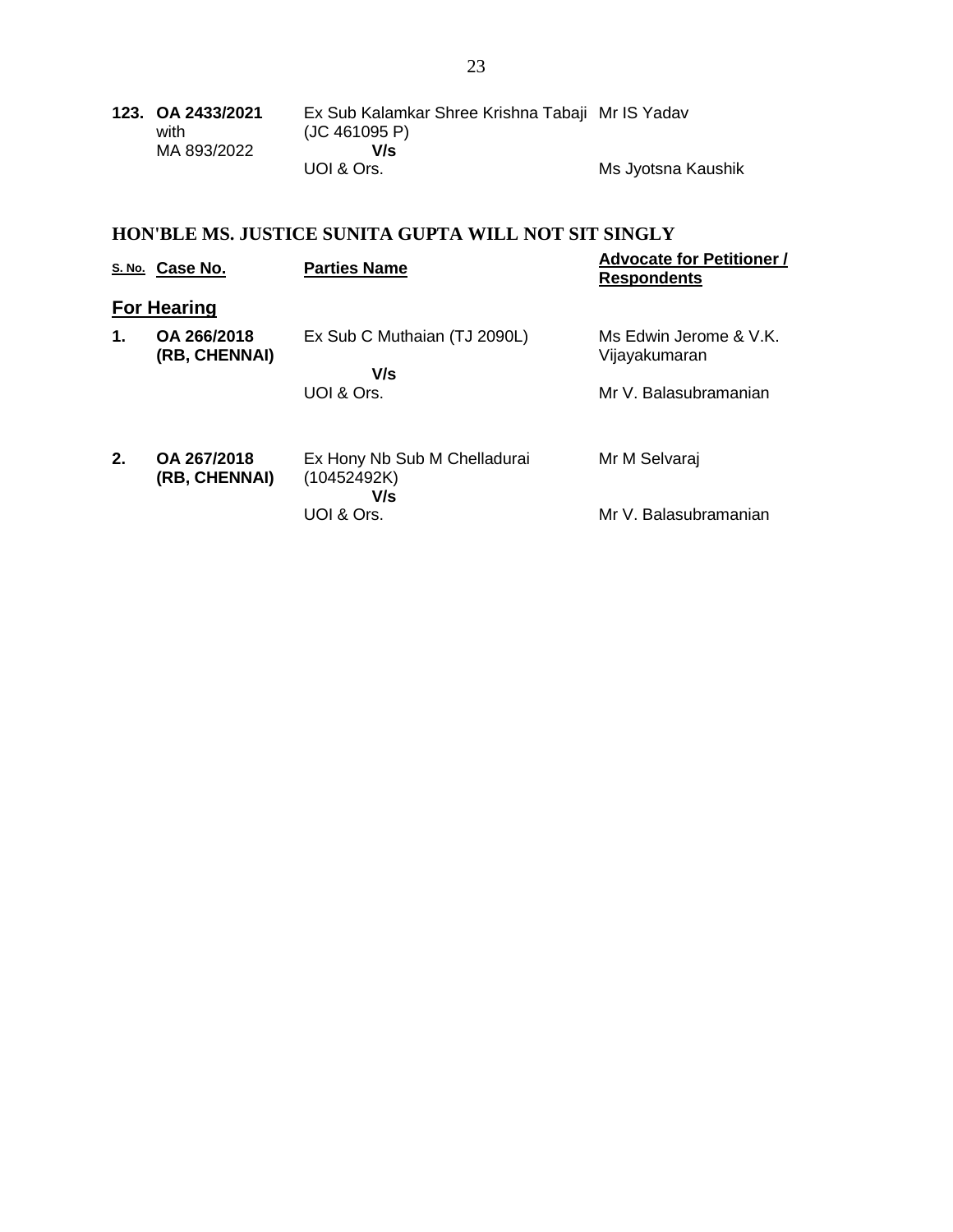**Date: 12-05-2022**

**Timing: 10:30 AM to 01.00 PM & 02.00 PM to 04.30 PM**

## **COURT No. 3 (First Floor)**

## **THIS BENCH WILL ASSEMBLE AT 11.00 AM**

#### **CORAM:**

#### **HON'BLE MS. JUSTICE ANJANA MISHRA HON'BLE LT. GEN. P. M. HARIZ**

#### **THIS MATTER SHALL BE TAKEN THROUGH VIRTUAL HEARING**

#### **Link for Virtual Hearing Court No. 3:**

[https://teams.microsoft.com/l/meetup](https://teams.microsoft.com/l/meetup-join/19%3ameeting_ODllODFmN2MtNTcwNi00NDlmLWIwNDItNTZkMTlkMGVlOGJj%40thread.v2/0?context=%7b%22Tid%22%3a%22fc4c6c05-6869-467f-a6f3-f24992686fb3%22%2c%22Oid%22%3a%2202997333-9a59-4ac9-b7cf-205d2fa1df55%22%7d)[join/19%3ameeting\\_ODllODFmN2MtNTcwNi00NDlmLWIwNDItNTZkMTlkMGVlOGJj%40t](https://teams.microsoft.com/l/meetup-join/19%3ameeting_ODllODFmN2MtNTcwNi00NDlmLWIwNDItNTZkMTlkMGVlOGJj%40thread.v2/0?context=%7b%22Tid%22%3a%22fc4c6c05-6869-467f-a6f3-f24992686fb3%22%2c%22Oid%22%3a%2202997333-9a59-4ac9-b7cf-205d2fa1df55%22%7d) [hread.v2/0?context=%7b%22Tid%22%3a%22fc4c6c05-6869-467f-a6f3](https://teams.microsoft.com/l/meetup-join/19%3ameeting_ODllODFmN2MtNTcwNi00NDlmLWIwNDItNTZkMTlkMGVlOGJj%40thread.v2/0?context=%7b%22Tid%22%3a%22fc4c6c05-6869-467f-a6f3-f24992686fb3%22%2c%22Oid%22%3a%2202997333-9a59-4ac9-b7cf-205d2fa1df55%22%7d) [f24992686fb3%22%2c%22Oid%22%3a%2202997333-9a59-4ac9-b7cf-205d2fa1df55%22%7d](https://teams.microsoft.com/l/meetup-join/19%3ameeting_ODllODFmN2MtNTcwNi00NDlmLWIwNDItNTZkMTlkMGVlOGJj%40thread.v2/0?context=%7b%22Tid%22%3a%22fc4c6c05-6869-467f-a6f3-f24992686fb3%22%2c%22Oid%22%3a%2202997333-9a59-4ac9-b7cf-205d2fa1df55%22%7d)

|                          | S. No. Case No.      | <b>Parties Name</b>                            | <b>Advocate for Petitioner /</b><br><b>Respondents</b> |  |  |  |
|--------------------------|----------------------|------------------------------------------------|--------------------------------------------------------|--|--|--|
| <b>ADMISSION MATTERS</b> |                      |                                                |                                                        |  |  |  |
| 1.                       | OA 2341/2021<br>with | SL - 03411 K Lt Col K Ramaraj (Retd)           | Mr Rajiv Manglik                                       |  |  |  |
|                          | MA 491/2022 &        | V/s                                            |                                                        |  |  |  |
|                          | 1038/2022            | UOI & Ors.                                     | Mr Rajeev Kumar                                        |  |  |  |
|                          |                      |                                                |                                                        |  |  |  |
| 2.                       | OA 739/2022          | Wg Cdr D S Yadav (Retd) (Service<br>Nos 16379) | Mr HS Sharma, Bharat Sharma<br>Nishant Gupta           |  |  |  |
|                          |                      |                                                |                                                        |  |  |  |
|                          |                      | V/s                                            |                                                        |  |  |  |
|                          |                      | UOI & Ors.                                     | Mr. Anil Gautam Sr CGSC                                |  |  |  |
| 3.                       | OA 893/2022          | Maj Lowloesh Chandra Pandey (TA                | Ms Manika Roy                                          |  |  |  |
|                          |                      | 42735L)<br>V/s                                 |                                                        |  |  |  |
|                          |                      | UOI & Ors.                                     | Mr Sarvan Kumar                                        |  |  |  |
|                          |                      |                                                |                                                        |  |  |  |
| 4.                       | OA 967/2022          | Ex MWO Anoop Singh Manderna<br>(639870L)       | Mr Bijendra Kumar Pathak                               |  |  |  |
|                          |                      | V/s                                            |                                                        |  |  |  |
|                          |                      | UOI & Ors.                                     | None                                                   |  |  |  |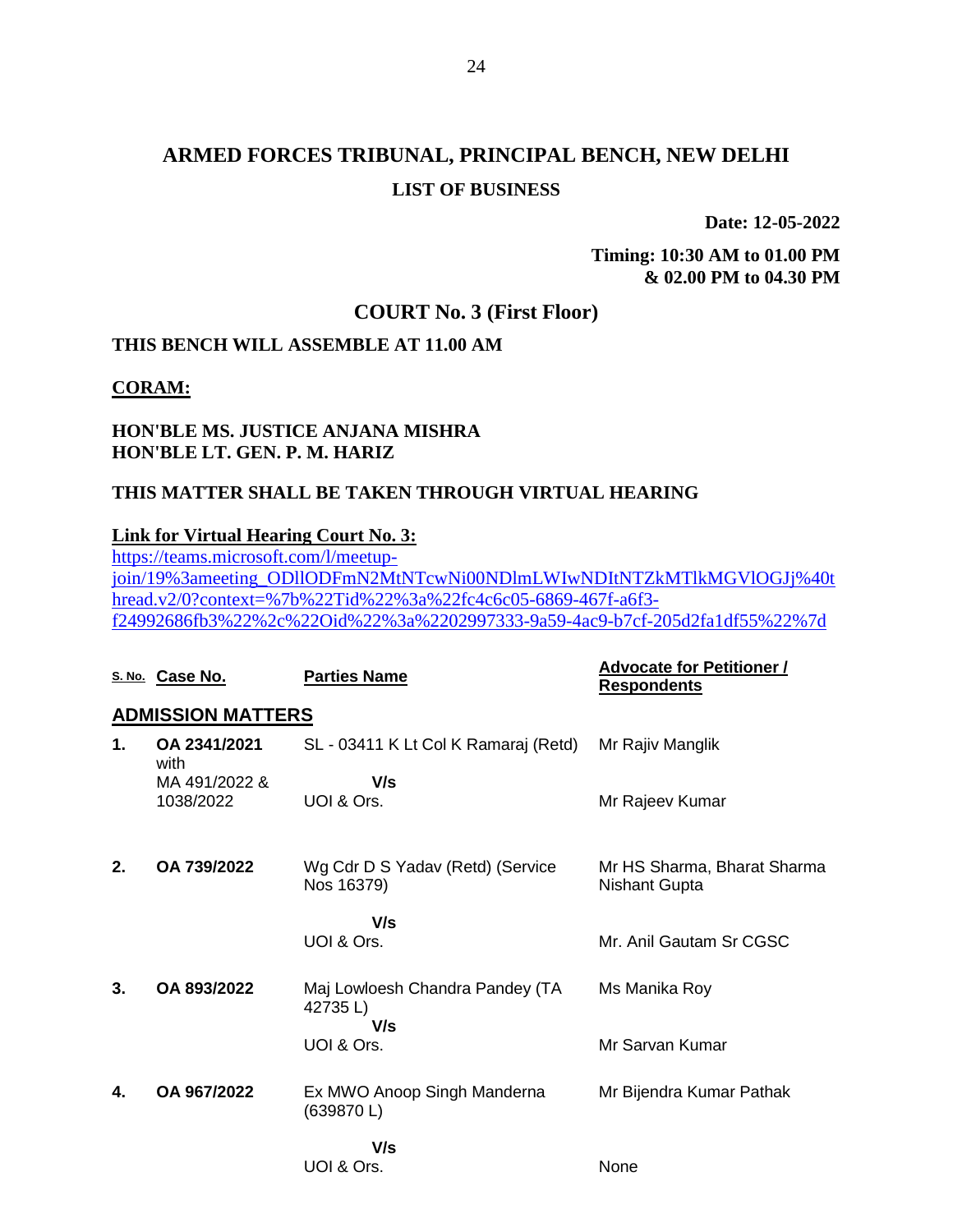| 5.  | OA 968/2022                         | Ex JWO Satyendra Kumar (Service No Mr Bijendra Kumar Pathak<br>676258-A) |                                                  |
|-----|-------------------------------------|--------------------------------------------------------------------------|--------------------------------------------------|
|     |                                     | V/s<br>UOI & Ors.                                                        | None                                             |
| 6.  | OA 969/2022                         | Ex Sgt Kalesh M (900307 S)                                               | Mr Ved Prakash & Mr Devendra<br>Kumar            |
|     |                                     | V/s<br>UOI & Ors.                                                        | None                                             |
| 7.  | OA 971/2022                         | Lt Col A A Godbole (Retd) (IC 53892X) Mr Bihari Lal Verma                |                                                  |
|     |                                     | V/s<br>UOI & Ors.                                                        | None                                             |
| 8.  | OA 972/2022                         | JC-759711K Sub Maj Om Chand                                              | Mr O S Punia                                     |
|     |                                     | V/s<br>UOI & Ors.                                                        | None                                             |
| 9.  | OA 974/2022<br>with<br>MA 1280/2022 | Ex Swr K Yadaiah (1075652-W)                                             | Mr Ved Prakash & Devendra<br>Kumar               |
|     |                                     | V/s<br>UOI & Ors.                                                        | None                                             |
| 10. | OA 978/2022                         | JC-460614A Sub Dhanaji Desai (Retd)<br>V/s                               | Mr Piyush Thakran & Mr<br><b>Udghosh Thakran</b> |
|     |                                     | UOI & Ors.                                                               | None                                             |
| 11. | OA 979/2022<br>with<br>MA 1294/2022 | Ex Sgt Sanjay Kishor Sahay (776405-<br>L)                                | Mr Ved Prakash & Mr Devendra<br>Kumar            |
|     |                                     | V/s<br>UOI & Ors.                                                        | None                                             |
| 12. | OA 984/2022                         | Hon Sub Lt (MCPO LOG (MAT II)<br>Rajesh Nehra (169043-R)                 | Mr Ved Prakash & Devendra<br>Kumar               |
|     |                                     | V/s                                                                      |                                                  |
|     |                                     | UOI & Ors.                                                               | None                                             |
| 13. | OA 985/2022                         | Ex Sep Suresh Prasad (14596635-M)                                        | Mr Ved Prakash & Devendra<br>Kumar               |
|     |                                     | V/s<br>UOI & Ors.                                                        | None                                             |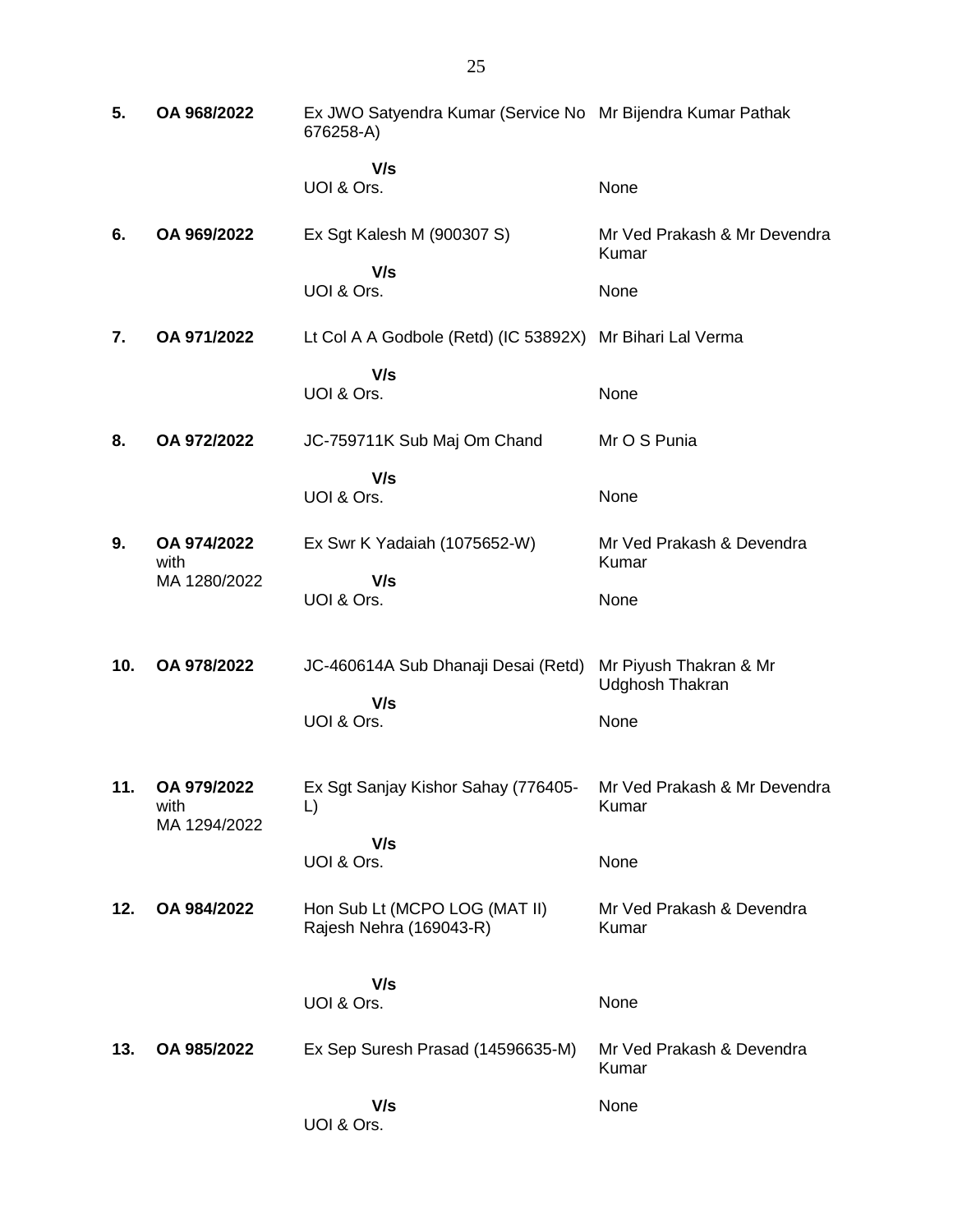**14. OA 986/2022** with MA 1308/2022 Ex Sep (DSC) Ikbal Khan (2688385-M) Mr Ved Prakash & Devendra  **V/s** UOI & Ors. Kumar None **15. OA 987/2022** with MA 1309/2022 Sgt Shri Ram Singh (Retd) (772159-H)  **V/s** UOI & Ors. Mr Kritendra Tiwari & Mr Alok Kumar None **16. OA \_\_\_/2022** (Dy No 2623/2022) 10135568K Nk Kuldip Singh (Retd)  **V/s** UOI & Ors. Mr Rajiv Manglik None **17. OA \_\_\_/2022** (Dy No 2730/2022) (Retd) 14914178 Nk/DSC Hanuwant Singh  **V/s** UOI & Ors. Mr Manoj Kumar Gupta None **18. OA \_\_\_/2022** (Dy No 2702/2022) 14910431M) Ex Hav (DSC) Mehar Chand (No  **V/s** UOI & Ors. Mr Ajeet Yadav & Banvendra Singh Gandhar None **19. OA \_\_\_/2022** (Dy No 2653/2022) 13941757N) Nk/DSC Subbarao N (Retd) (No  **V/s** UOI & Ors. Mr US Maurya None **20. OA \_\_\_/2022** (Dy No 2701/2022) 2963358W) Ex Hav (DSC) Ram Prakash (No  **V/s** UOI & Ors. Mr Ajeet Yadav & Banvendra Singh Gandhar None **21. OA \_\_\_/2022** (Dy No 2578/2022) (IC-39061N) Col Sukhpreet Singh Randhawa (Retd) Mr KR Verma  **V/s** UOI & Ors. None **MA (OTHERS) 22. MA 1287/2022** in OA 2101/2021 UOI & Ors.  **V/s** V Manorani W/O Late Sgt N Vinayagam (261479) Ms Suman Chauhan Mr Ajit Kakkar & Associates **FOR FINAL HEARING 23. OA 2519/2021** No 15469102-F Ex Swr Ramniwas Thru Ravinder Kumar (Pairokar)  **V/s** UOI & Ors. Mr Ajai Bhalla, Satya Saharawat & Aditi Laxman Mr. Satya Ranjan Swain